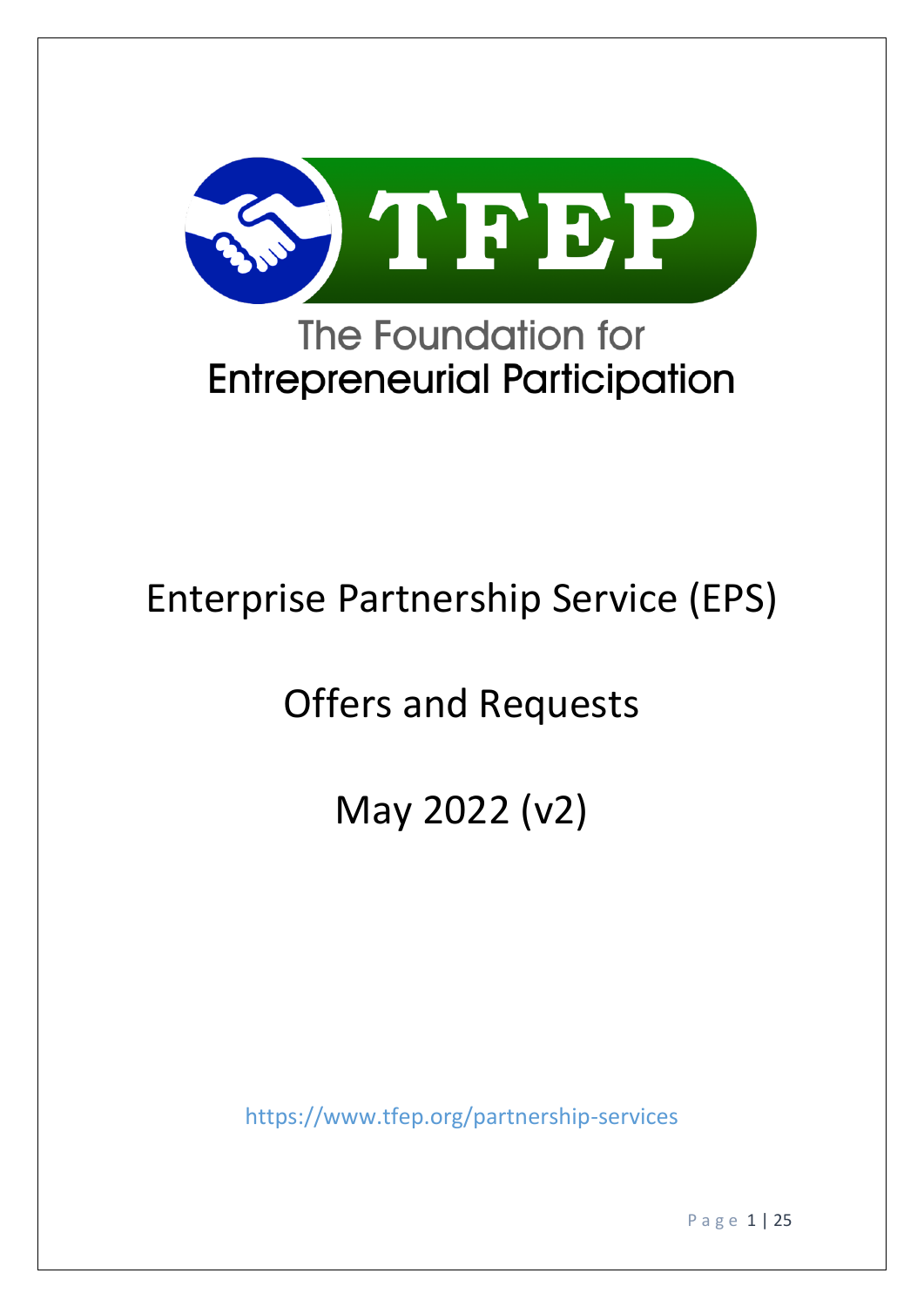In today's global economic climate it is vital for enterprises – in particular micro and small and medium sized enterprises (SMEs) - to expand their horizons and develop relationships with enterprises in other countries to facilitate and expand their export potential.

This Enterprise Partnership Service (EPS) is a place where enterprises can register their request/offer for partnership at NO COST with the intention of securing a partnership with a suitable organisation in order for them to develop a productive relationship.

The more enterprises that register for inclusion in our "Enterprise Database" the more useful it will become.

Any enterprise from any country can register their organisation if they are seeking an international business relationship.

#### How does it work?

#### **STAGE 1**

Complete the secure "Register your organisation" Form on the TFEP website.

#### **STAGE 2**

Once your registration is accepted we will email you a unique "Enterprise Database Code" which you need to use in all communication with us.

We will add an anonymised synopsis of your partnership offer/request to our database and add the details to this document deleting all personal details. Your details will be kept confidential at this stage. The posting will be kept on the site unless you ask for it to be withdrawn.

#### **STAGE 3**

It is up to you to check the website regularly and download the latest 'Offer and Request' document. Once you have found a potential match contact us and we will pass your details to the enterprise you want to match with. If the company is interested in your offer we will pass their details to you. It is then up to both enterprises to move forward with a partnership.

*NOTE: We will only forward details to enterprises who are registered on our database.*

#### Stage 4

If you need any support to build your partnership you will see a number of enterprise support organisations on our "Support Organisations" page [\(https://www.tfep.org/entrepreneurs-support](https://www.tfep.org/entrepreneurs-support-network)[network\)](https://www.tfep.org/entrepreneurs-support-network) that are ready and willing to assist you.

For further information please contact via the website.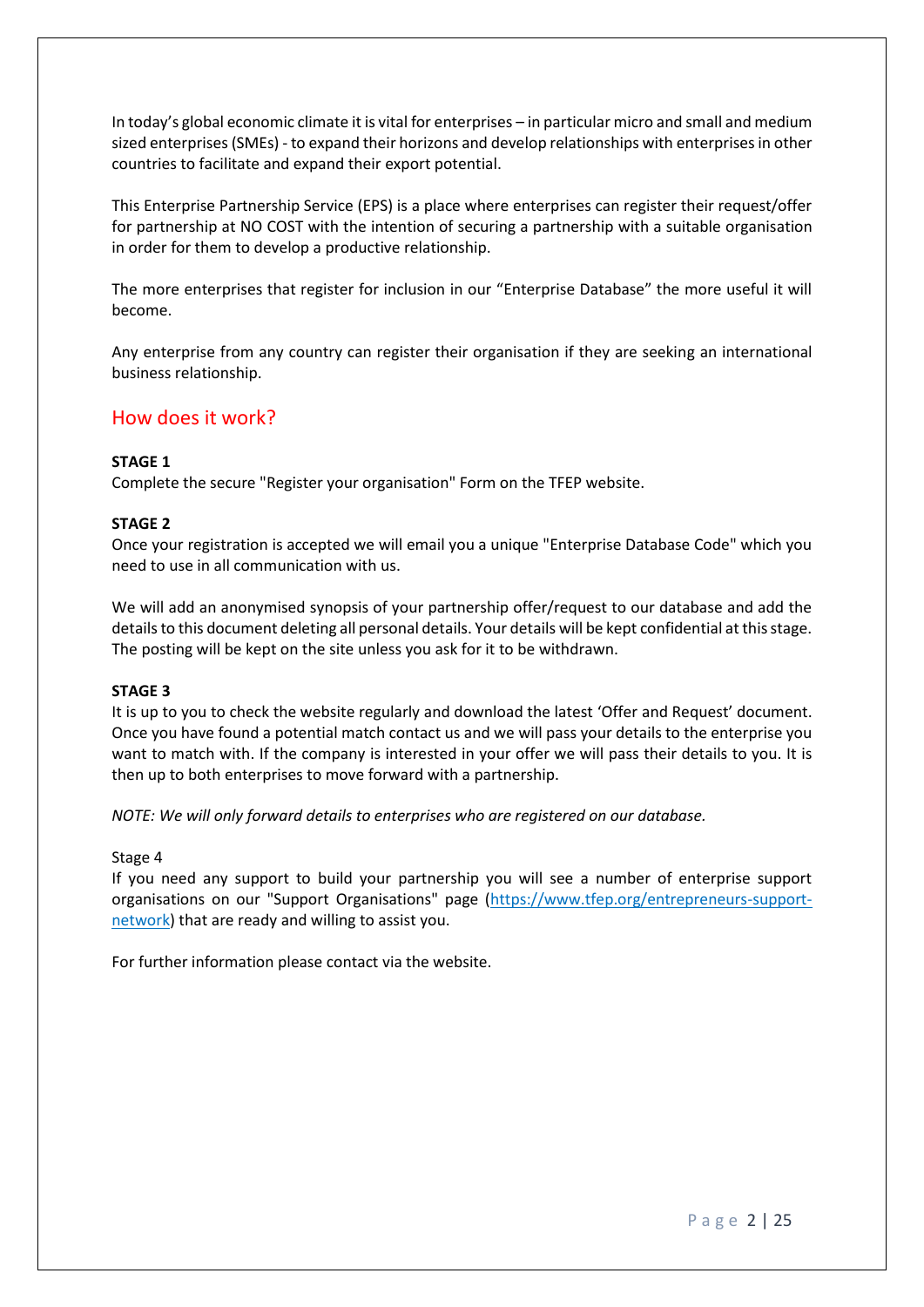#### Contents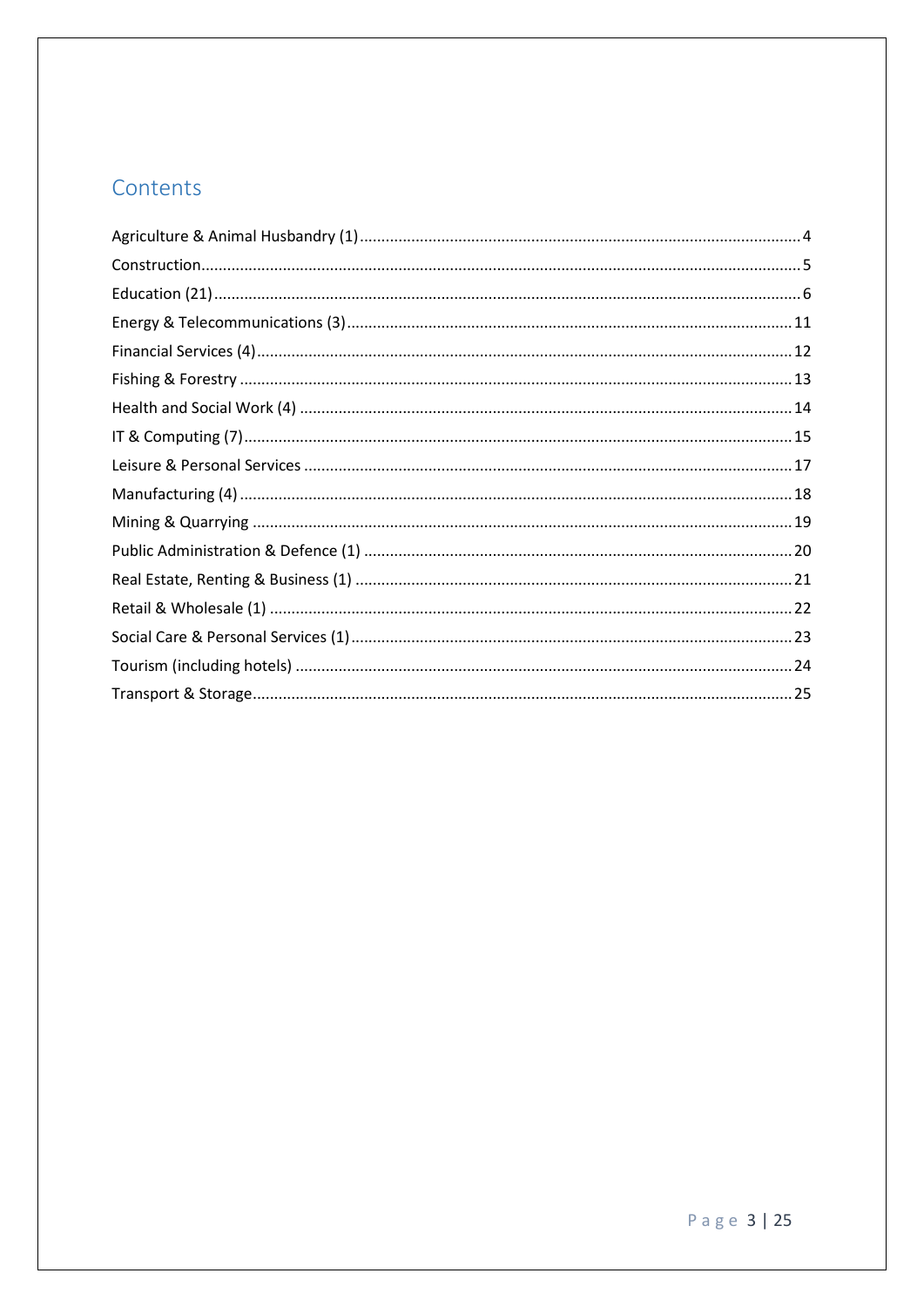# <span id="page-3-0"></span>Agriculture & Animal Husbandry (1)

| AAHMALT001-July14                                                                               | <b>Request &amp; Offer</b>                                                                       | Malta | Caribbean-wide |
|-------------------------------------------------------------------------------------------------|--------------------------------------------------------------------------------------------------|-------|----------------|
|                                                                                                 | An international aquaculture consultancy, R&D entity and technology provider company that        |       |                |
|                                                                                                 | undertakes various marine, aquatic and environmental projects and is located in Mediterranean is |       |                |
|                                                                                                 | looking for Japanese partners to cooperate in research projects related to marine and aquatic    |       |                |
| environment within the frame work of EU - Caribbean research funding schemes, We are interested |                                                                                                  |       |                |
| to perform further research.                                                                    |                                                                                                  |       |                |
| Partnership                                                                                     | Research & commercial collaboration.                                                             |       |                |
| Requirements                                                                                    |                                                                                                  |       |                |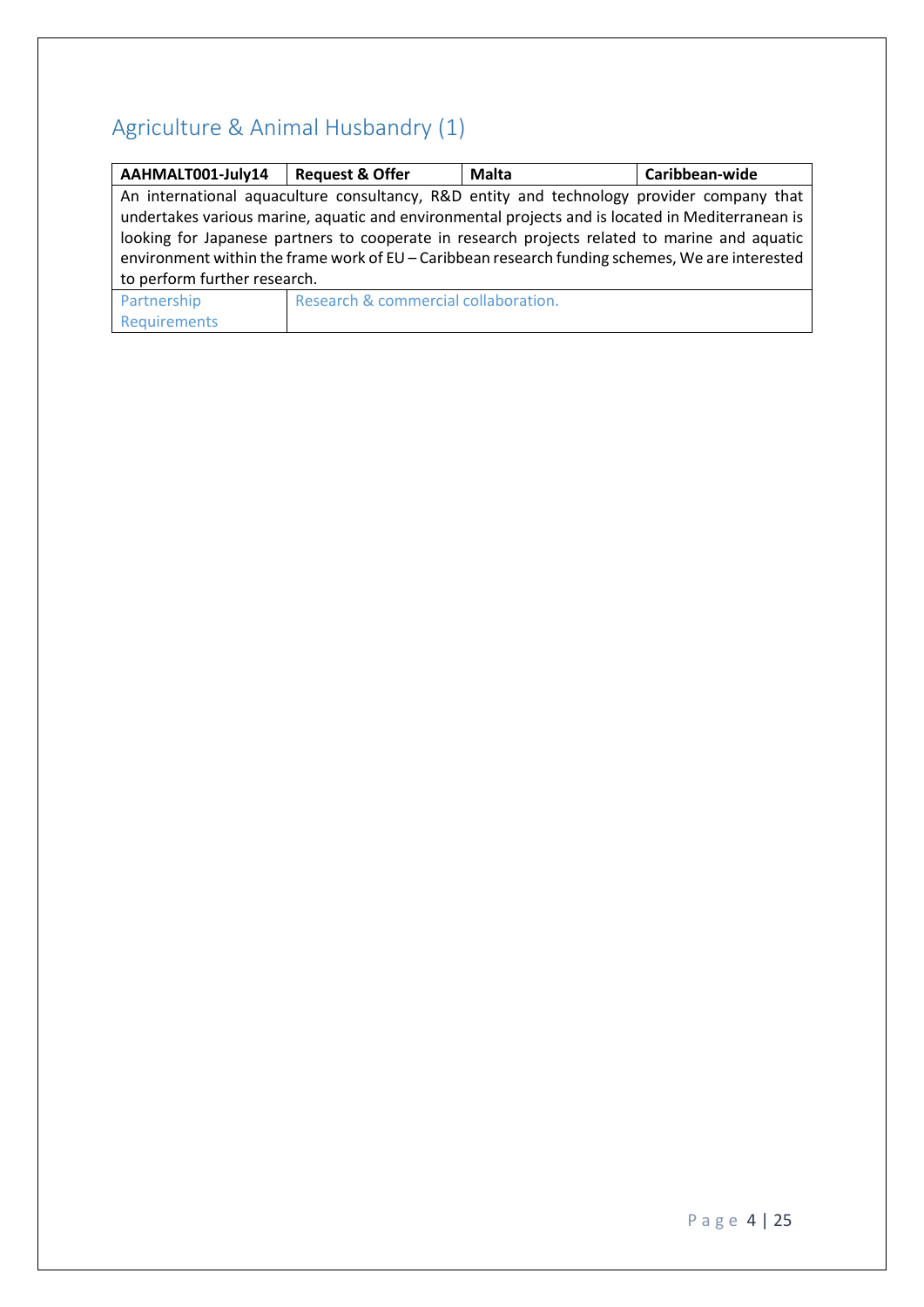#### <span id="page-4-0"></span>Construction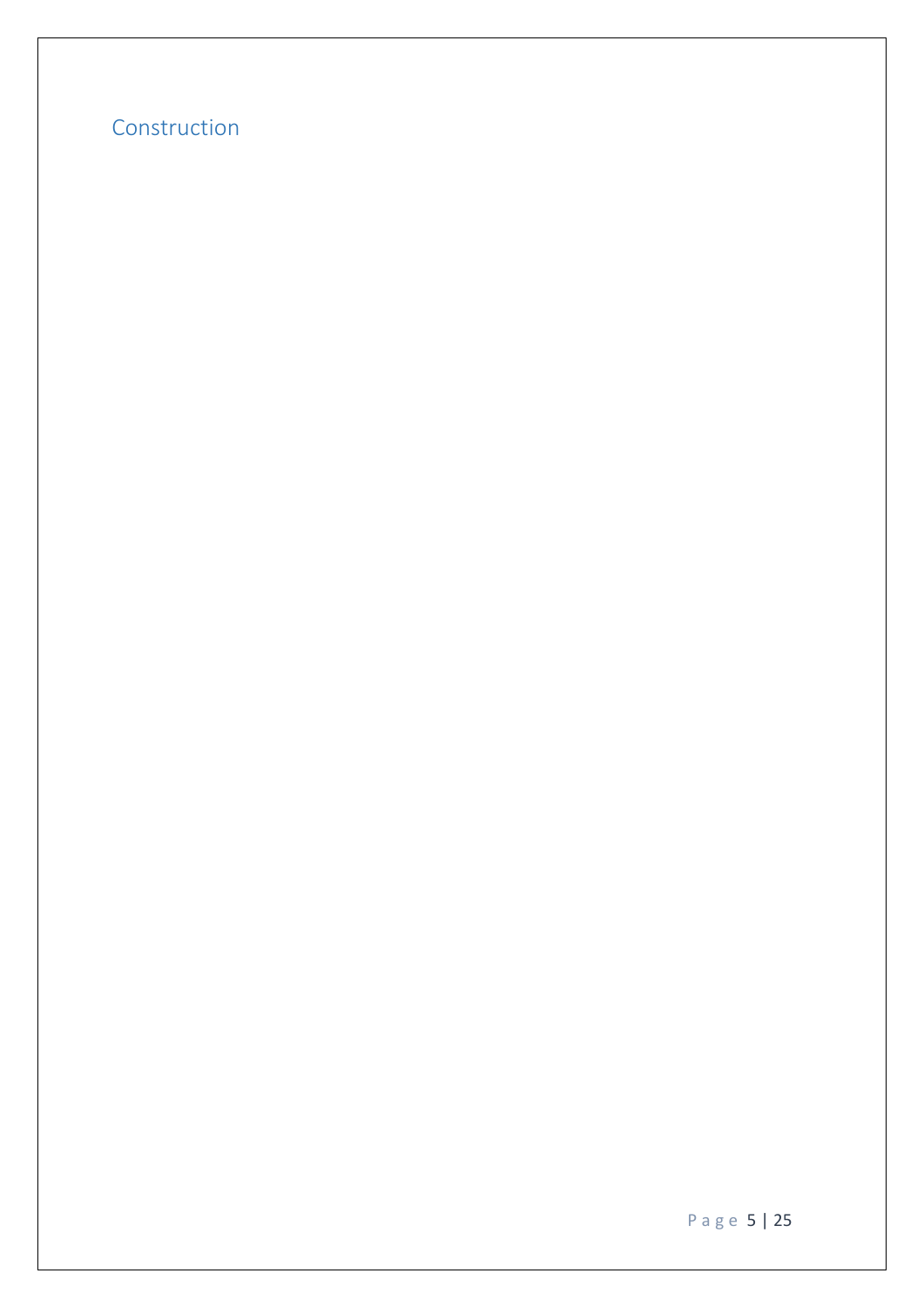#### <span id="page-5-0"></span>Education (21)

| EDUROM001-Aug14                                                                                      | <b>Request &amp; Offer</b>                                                                          | <b>Romania</b>                                                           | Caribbean wide |
|------------------------------------------------------------------------------------------------------|-----------------------------------------------------------------------------------------------------|--------------------------------------------------------------------------|----------------|
|                                                                                                      | The main goal of the NGO is to stimulate youth and citizen integration within society through       |                                                                          |                |
|                                                                                                      | implementing and managing Citizenship raising awareness activities as: education concerning         |                                                                          |                |
|                                                                                                      | citizenship rights and duties, social, professional orientation of the younger generation or people |                                                                          |                |
|                                                                                                      | with social inclusion needs. We can also contribute to the development of local strategies in       |                                                                          |                |
| connection with public policies regarding youth problems, migration of the labour force, transfer of |                                                                                                     |                                                                          |                |
| the abilities within the social partners, social inclusion of disadvantaged people and volunteering. |                                                                                                     |                                                                          |                |
| Partnership                                                                                          |                                                                                                     | We are looking for networking, partnership in cultural & educational     |                |
| Requirements                                                                                         |                                                                                                     | projects, citizenship & internship, youth cooperation and exchanges etc. |                |

| EDUIT002-June14 | <b>Offer</b> | Italy                                                                                             | <b>None</b> |
|-----------------|--------------|---------------------------------------------------------------------------------------------------|-------------|
|                 |              | A not-for-profit private association whose objectives and activities are: to promote dialogue and |             |

understanding, in order to enhance cooperation and cultural cohesion between the diverse communities of the region; to promote the universal principle of international solidarity among the people of the Mediterranean region and those within the wider international community; to promote the principle of non-discrimination among peoples; to promote the respect of UN and Council of Europe international agreement on Human Rights and Respect of Minorities. Its purpose is to promote international policies and cooperation to involve public administration, research centres, companies and associations in the process of creating development opportunities all over the world. Among the services we can offer: (a) ICT tool for learning (b) Webinar systems (c) videoconferencing systems for real-time online presentation (d) E-Learning platform and contents (e) Development of social networking platforms (f) Development of project website(s) + newsletters (f) Corporate identity (design of logos, graphical design, brochures, t-shirts, banners, leaflets (g) Press office and Social Media Communication

| Partnership  | Companies, associations, NGOs and other entities to build together        |
|--------------|---------------------------------------------------------------------------|
| Requirements | educational and training projects and promote cross-cultural cooperation, |
|              | solidarity and cultural cohesion. Open to discuss different opportunities |
|              | for collaboration.                                                        |

| EDUUK003-Feb14                                                                                      | Request                                                                                        | UK                                                                                                                                                                                                                                      | Caribbean-wide |  |
|-----------------------------------------------------------------------------------------------------|------------------------------------------------------------------------------------------------|-----------------------------------------------------------------------------------------------------------------------------------------------------------------------------------------------------------------------------------------|----------------|--|
|                                                                                                     |                                                                                                | A not-for-profit NGO is looking to work with a private, or public, organisation to develop and                                                                                                                                          |                |  |
|                                                                                                     | undertake joint market research throughout the Caribbean on the need for, and use of, Internet |                                                                                                                                                                                                                                         |                |  |
| based courses for people with a learning disability with a view to publication of results which can |                                                                                                |                                                                                                                                                                                                                                         |                |  |
| then be used to seek finance to develop and market required courses to schools and colleges         |                                                                                                |                                                                                                                                                                                                                                         |                |  |
| throughout the Caribbean.                                                                           |                                                                                                |                                                                                                                                                                                                                                         |                |  |
|                                                                                                     |                                                                                                | $\mathcal{A} \mathcal{A}$ and the set of the set of the set of the set of the set of the set of the set of the set of the set of the set of the set of the set of the set of the set of the set of the set of the set of the set of the |                |  |

Partnership Requirements We are looking for suitable Partners throughout the Caribbean to assist us in undertaking market research.

| EDUUK004-Feb14    | Request                              | UK                                                                                                    | <b>Barbados</b> |
|-------------------|--------------------------------------|-------------------------------------------------------------------------------------------------------|-----------------|
|                   |                                      | A private training organisation is looking to work with a Barbados based training organisation        |                 |
|                   |                                      | (private or public) to jointly develop a series of 10-15 short "just in time" Internet based training |                 |
| courses for SMEs. |                                      |                                                                                                       |                 |
| Partnership       |                                      | We are looking for suitable Partners throughout the Caribbean to jointly                              |                 |
| Requirements      | develop and deliver SMEs programmes. |                                                                                                       |                 |

| EDUGERM005-Aug14   Request                                                                |  | Germany | Caribbean-wide |
|-------------------------------------------------------------------------------------------|--|---------|----------------|
| Youth Exchange Organisation; facilitator of inter-cultural encounters; social enterprise. |  |         |                |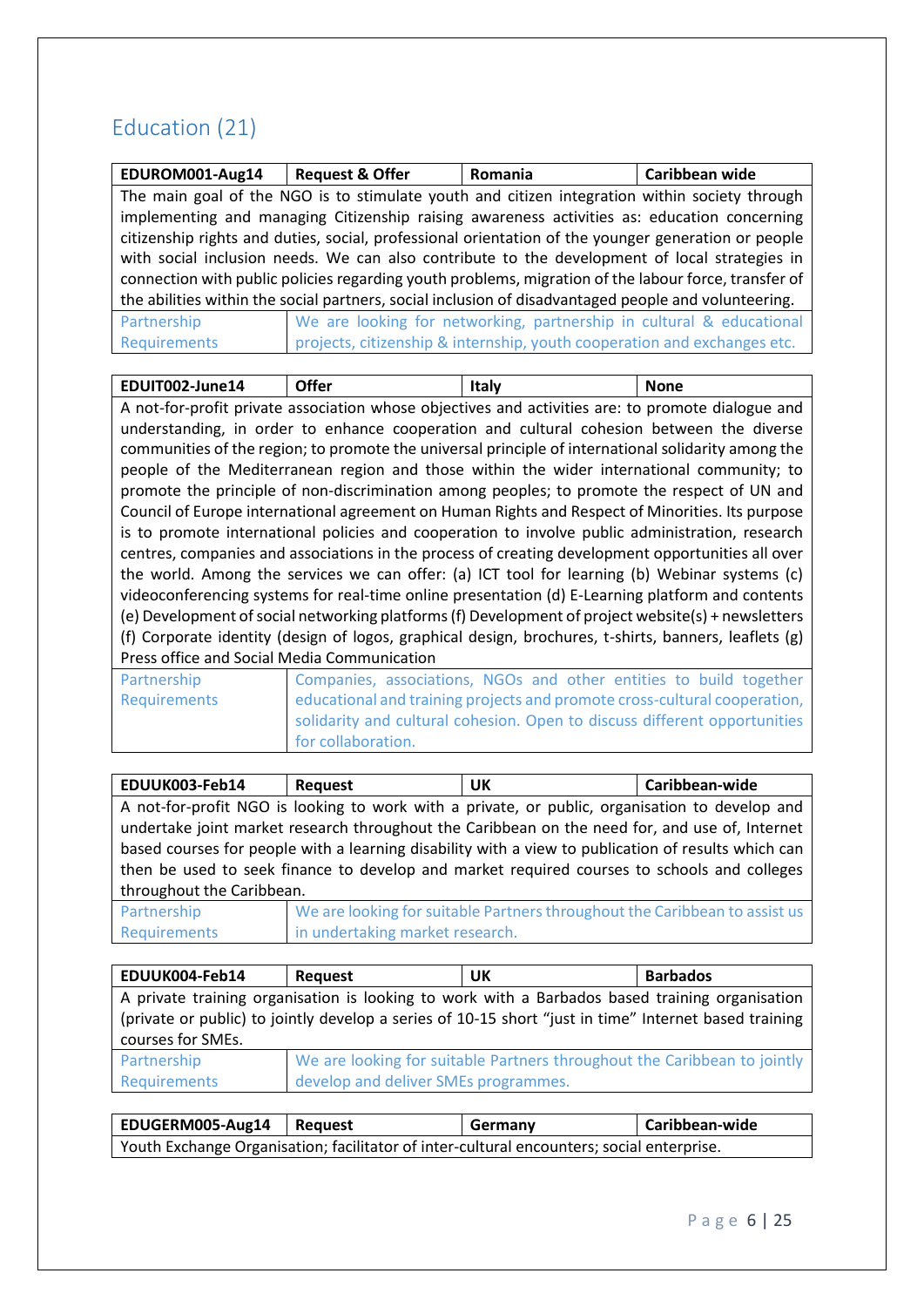**Partnership Requirements Hosting organisations like secondary schools, NGOs in need of volunteers, providers of host families.**

| EDUUK006-Aug14                                                                                   | <b>Request &amp; Offer</b>                                                                       | <b>UK</b>                                                             | Caribbean-wide |
|--------------------------------------------------------------------------------------------------|--------------------------------------------------------------------------------------------------|-----------------------------------------------------------------------|----------------|
|                                                                                                  | Our focus is business improvement through people development. We develop Mind Fit people,        |                                                                       |                |
|                                                                                                  | leaders and businesses. "Mind Fitness is choosing to use our natural abilities to perform to our |                                                                       |                |
| optimum in different situations, through 'can do' attitudes and behaviours, and a winning mind." |                                                                                                  |                                                                       |                |
| We work with any organisation or business in any sector.                                         |                                                                                                  |                                                                       |                |
| Partnership                                                                                      |                                                                                                  | Looking for trainers, coaches or organisations where we can train the |                |
| Requirements                                                                                     |                                                                                                  | independent coach/trainer or in-house team to take on board our       |                |
|                                                                                                  |                                                                                                  | development programmes. Open to any form of partnership and any       |                |
|                                                                                                  | industry - education, business and sport.                                                        |                                                                       |                |

| EDUUK007-Aug14                                                                                      | <b>Request &amp; Offer</b>                                                                        | UK                                                                    | <b>Request &amp; Offer</b> |
|-----------------------------------------------------------------------------------------------------|---------------------------------------------------------------------------------------------------|-----------------------------------------------------------------------|----------------------------|
|                                                                                                     | We are a not-for-profit Charity Group Training Association serving the engineering, manufacturing |                                                                       |                            |
| and process industries. In addition to these more traditional industries, we also have developed an |                                                                                                   |                                                                       |                            |
| ongoing expertise to be able to deliver training programmes for the energy and power industries     |                                                                                                   |                                                                       |                            |
| including renewables.                                                                               |                                                                                                   |                                                                       |                            |
| Partnership                                                                                         |                                                                                                   | Work with other training partners in selected overseas territories to |                            |

| <b>U</b> GILLOIDIN | <b>TO A SECOND CONTRACT COMMUNIST PUTCHERS</b> IN SCIECICO OVERSEGG COMMUNICS CO |
|--------------------|----------------------------------------------------------------------------------|
| Requirements       | design and deliver vocational training programmes that will up-skill local       |
|                    | people to work in the engineering, manufacturing and process industries.         |
|                    | We would also be interested in working directly with governmental                |
|                    | bodies/departments/ministries to provide capacity building projects.             |

| DUCRO008-Sept14                                                                               | <b>Offer</b>                                                                             | Croatia                                                         | Caribbean-wide |
|-----------------------------------------------------------------------------------------------|------------------------------------------------------------------------------------------|-----------------------------------------------------------------|----------------|
|                                                                                               | The company's purpose is encouraging entrepreneurship and better cooperation between the |                                                                 |                |
| economy and higher education. We have participated in various projects in the field of high   |                                                                                          |                                                                 |                |
| education. The field in which we have specialized is digitalization of education programs and |                                                                                          |                                                                 |                |
| distribution through Internet.                                                                |                                                                                          |                                                                 |                |
| a Provincial concept from                                                                     |                                                                                          | AATA waa daadka a faaraas waxaa lagaan waxa ta dhaa Gaalka waxa |                |

| Partnership  | We are looking for general partners in the Caribbean. |
|--------------|-------------------------------------------------------|
| Requirements |                                                       |

| <b>Request &amp; Offer</b>                                                                        | <b>Bulgaria</b> | Caribbean-wide                                                                                                                                                                                                                                    |  |
|---------------------------------------------------------------------------------------------------|-----------------|---------------------------------------------------------------------------------------------------------------------------------------------------------------------------------------------------------------------------------------------------|--|
|                                                                                                   |                 |                                                                                                                                                                                                                                                   |  |
| and local democracy. Founded in 2002 we are an important platform connecting local authorities    |                 |                                                                                                                                                                                                                                                   |  |
| and civil society. We have 54 members from more than 20 countries that share interests in theory, |                 |                                                                                                                                                                                                                                                   |  |
| methods and practice of active citizenship.                                                       |                 |                                                                                                                                                                                                                                                   |  |
|                                                                                                   |                 |                                                                                                                                                                                                                                                   |  |
|                                                                                                   |                 |                                                                                                                                                                                                                                                   |  |
|                                                                                                   |                 | We are an international non-governmental organization working actively to foster human rights<br>We are looking for networking, partnership in cultural & educational<br>projects, citizenship & internship, youth cooperation and exchanges etc. |  |

| EDUCZECH010-Sept14   Request & Offer                                                             |                                                                                              | <b>Czech Republic</b>                                                      | Caribbean-wide |
|--------------------------------------------------------------------------------------------------|----------------------------------------------------------------------------------------------|----------------------------------------------------------------------------|----------------|
|                                                                                                  | We offer, and provide, opportunities to improve people's lives through training, transfer of |                                                                            |                |
| innovation and lifelong learning education. We are committed to quality, innovation and          |                                                                                              |                                                                            |                |
| cooperation. We cooperate with colleagues to develop training courses and materials and organize |                                                                                              |                                                                            |                |
| transnational training courses and we love to cooperate with real professionals.                 |                                                                                              |                                                                            |                |
| Partnership                                                                                      |                                                                                              | Citizenship & internship, Erasmus +, networking, partnership in cultural & |                |
| Requirements                                                                                     |                                                                                              | educational projects, youth cooperation and exchanges etc.                 |                |
|                                                                                                  |                                                                                              |                                                                            |                |

**EDUUK011-Sept14 Request & Offer UK None** We are a female-owned SME which specializes in providing consultancy services and project work in the field of gender and non-traditional fields and entrepreneurship. We have specialist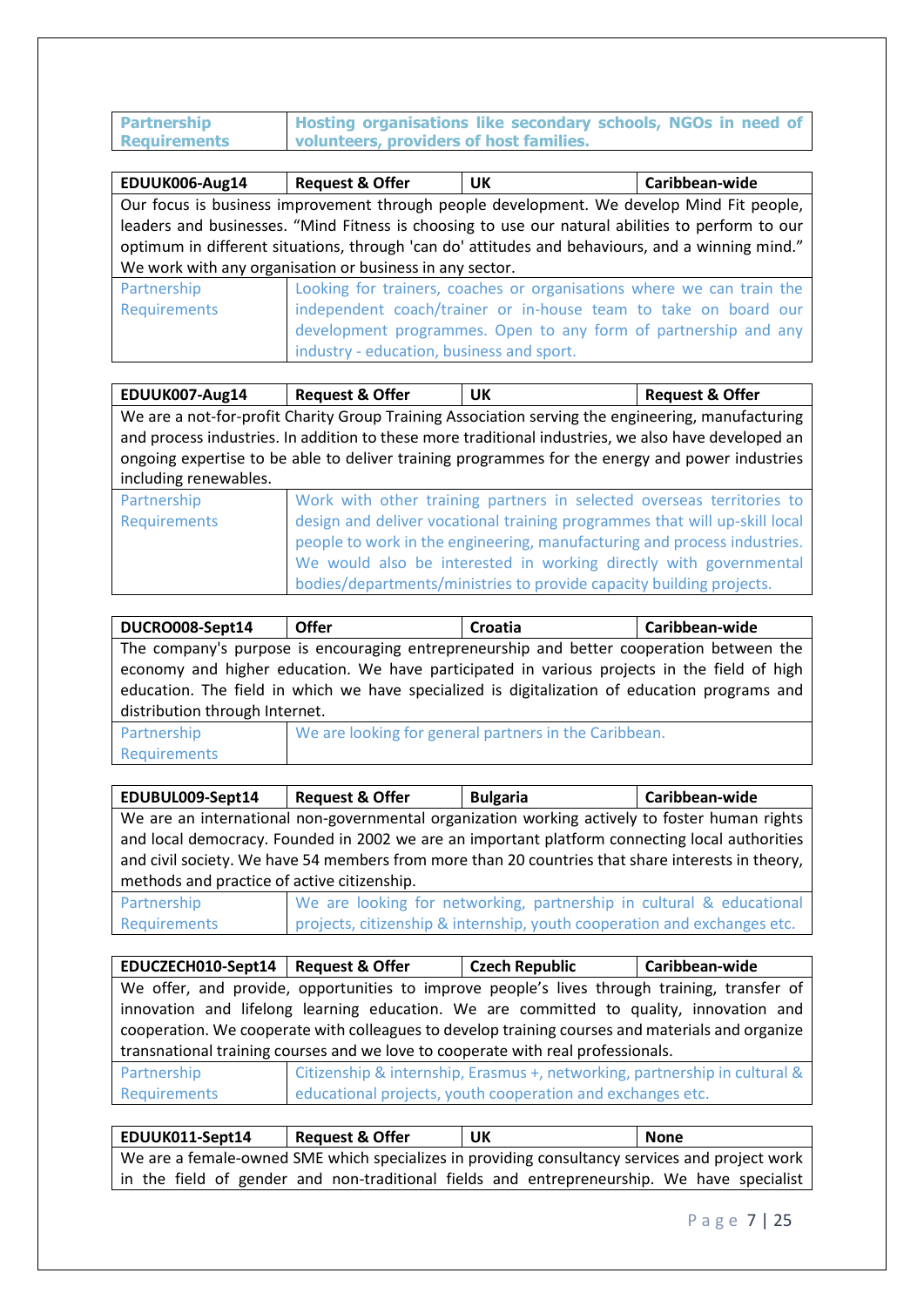experience in running workshops, training courses and mentoring programmes aimed at people starting up or developing their business. Our main expertise is to help under-represented groups such as women, migrants, workers and youth amongst others.

| Partnership  | We are looking for partners who could help us deliver mentoring and       |
|--------------|---------------------------------------------------------------------------|
| Requirements | coaching services in the Caribbean via e-learning programmes. We are      |
|              | part of many EU-funded projects and would like to share our free courses  |
|              | with partners working in NGOs, social care or charity organisations, etc. |
|              | not only in the UK but as well in Europe and in the Caribbean.            |

| EDUUK012-Sept14                                                                                      | <b>Request &amp; Offer</b>                                                                           | <b>UK</b> | <b>None</b> |
|------------------------------------------------------------------------------------------------------|------------------------------------------------------------------------------------------------------|-----------|-------------|
|                                                                                                      | We are committed to exploring cross cultural and creative opportunities. Devoted to making the       |           |             |
|                                                                                                      | arts accessible to all through multi-sensory enterprises. We are a co-operative that aims to develop |           |             |
|                                                                                                      | a greater awareness and understanding of the potential for the arts to change the ways we view       |           |             |
| the world. Looking to build on numerous projects and initiatives successfully completed throughout   |                                                                                                      |           |             |
| Europe and beyond, we are currently focusing on using colour, sound, abstract animation, textiles    |                                                                                                      |           |             |
| and ceramics for the exchange of creative ideas. Committed to designing and promoting ethical and    |                                                                                                      |           |             |
| fair trade products we try to ensure that accessibility to affordable and ethical arts is not at the |                                                                                                      |           |             |
| expense of the environment.                                                                          |                                                                                                      |           |             |
|                                                                                                      |                                                                                                      |           |             |

| Partnership  | Exchange of Ideas: we are currently focusing on using colour, sound,   |
|--------------|------------------------------------------------------------------------|
| Requirements | abstract animation, textiles and ceramics for the exchange of creative |
|              | ideas.                                                                 |

| EDUSPAIN013-Sept14                                                                                | <b>Request &amp; Offer</b>                                                                        | <b>Spain</b>                                                                                   | <b>None</b> |  |
|---------------------------------------------------------------------------------------------------|---------------------------------------------------------------------------------------------------|------------------------------------------------------------------------------------------------|-------------|--|
|                                                                                                   | We are a young company with outlets European-wide. Our main activity is to contribute with        |                                                                                                |             |  |
|                                                                                                   |                                                                                                   | innovative solutions to both e-business and web entrepreneurship skills for SMEs and           |             |  |
|                                                                                                   |                                                                                                   | entrepreneurs (e-learning on e-business). We can offer a Master's Degree in E-Business and Web |             |  |
|                                                                                                   | Entrepreneurship and have jointly created the first Youth Web Entrepreneurs School. We also offer |                                                                                                |             |  |
| courses to start and strengthen web entrepreneurship projects and develop specific courses on     |                                                                                                   |                                                                                                |             |  |
| Web entrepreneurship Development for different levels of education: schools, vocational training, |                                                                                                   |                                                                                                |             |  |
| college, etc. We have expertise in new business models, design and development of business plans  |                                                                                                   |                                                                                                |             |  |
| and online marketing for new products and services.                                               |                                                                                                   |                                                                                                |             |  |
| Partnership                                                                                       |                                                                                                   | Companies interested in marketing our courses.                                                 |             |  |
| <b>Requirements</b>                                                                               |                                                                                                   |                                                                                                |             |  |

| EDUUK014-Nov14                                                                                                                                                                   | <b>Request &amp; Offer</b> | UK.                                                                                                                                                                                                           | Caribbean-wide |  |
|----------------------------------------------------------------------------------------------------------------------------------------------------------------------------------|----------------------------|---------------------------------------------------------------------------------------------------------------------------------------------------------------------------------------------------------------|----------------|--|
| We are a business consulting and training company, specialising in customised change<br>management, leadership development, high level corporate and executive coaching. We have |                            |                                                                                                                                                                                                               |                |  |
| operated in the UK for 10 years, working with private, public and not-for-profit organisations. We                                                                               |                            |                                                                                                                                                                                                               |                |  |
| welcome opportunities to work in partnership in order to secure larger contracts.                                                                                                |                            |                                                                                                                                                                                                               |                |  |
| Partnership                                                                                                                                                                      |                            | We are seeking to develop links and pursue partnership opportunities                                                                                                                                          |                |  |
| <b>Requirements</b>                                                                                                                                                              | programmes or projects.    | with Caribbean based organisations with a particular focus on change<br>management and leadership development. We are happy to collaborate<br>on tenders, project or programme development and on delivery of |                |  |

| EDUTK015-Jan15                                                                                       | <b>Request &amp; Offer</b>                                                                       | <b>Turkey</b> | <b>None</b> |  |
|------------------------------------------------------------------------------------------------------|--------------------------------------------------------------------------------------------------|---------------|-------------|--|
|                                                                                                      | Our target is to identify the education needs of the population under lifelong learning, support |               |             |  |
| disadvantaged young people and adults - especially women - to complete their compulsory              |                                                                                                  |               |             |  |
| education, develop their social and cultural skills, develop and implement education programs and    |                                                                                                  |               |             |  |
| projects to gain economical skills related with occupation, providing individuals with the knowledge |                                                                                                  |               |             |  |
|                                                                                                      | and qualifications, social, financial and cultural development in accordance with the needs of   |               |             |  |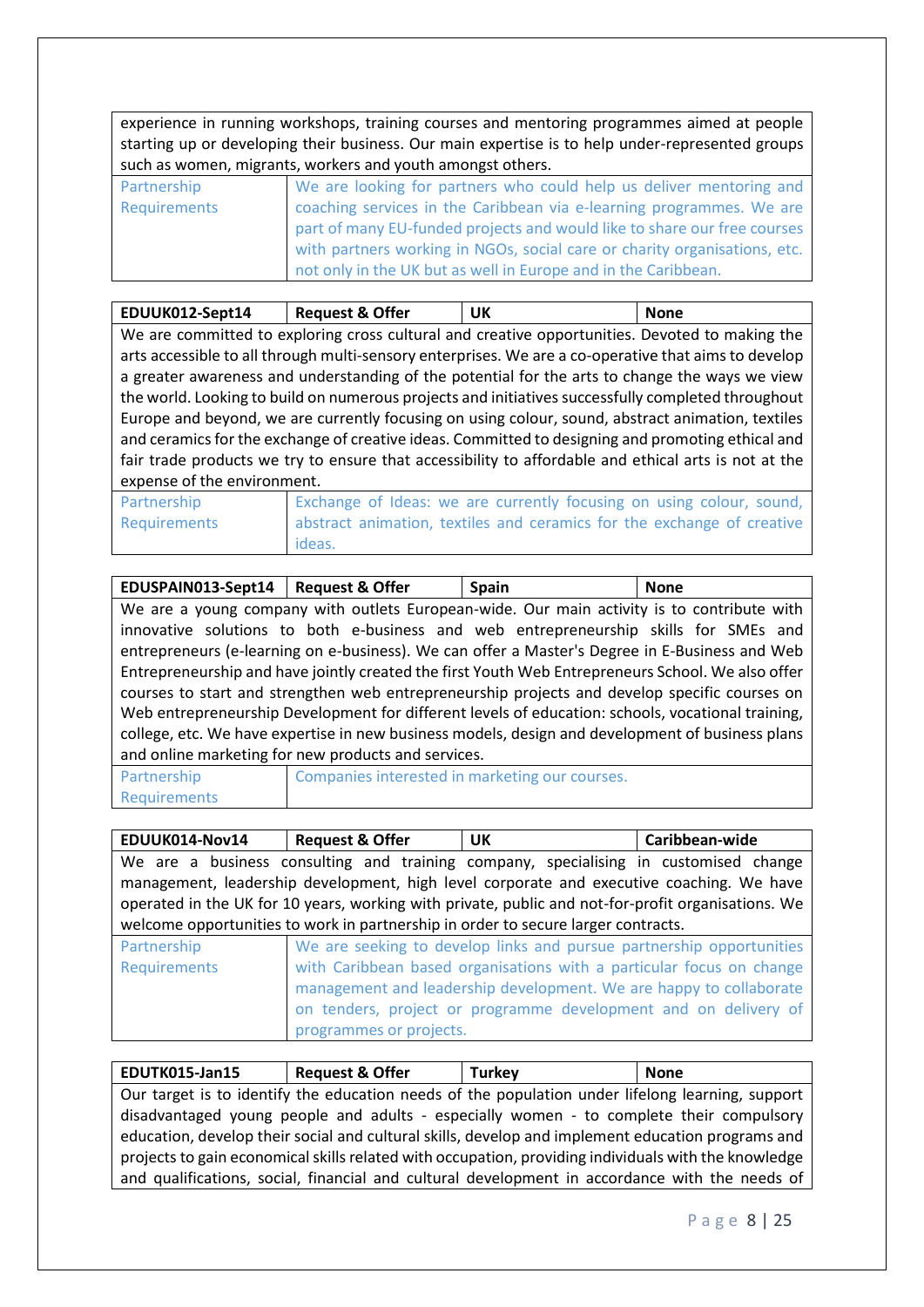century. We deal with employment, vocational-social-cultural education, culture, tourism, health, development, youth, sport, technology, IT, volunteering, awareness, strategic partnerships, innovation, entrepreneurship and also non-formal education, informal education, continuing education, recognition of prior learning, distance learning are one of the main areas of us. International partnerships on tourism, ecology, cultural heritage, valorization, social inclusion, literacy, individual's rights, and democratic citizenship are our working areas.

| Partnership  | We want to make collaboration with organizations with similar aims and |
|--------------|------------------------------------------------------------------------|
| Requirements | working round the World.                                               |

**EDUBUL016-July15 Request & Offer Bulgaria None** We are working experienced trainers and experts who conduct training and seminars through informal education in multitude of programs. The team works in a wide and consolidated network of public institutions and organizations, schools and universities.

| Partnership  | Civic Education, Debates, Critical Thinking, Environmental Education, |
|--------------|-----------------------------------------------------------------------|
| Requirements | Health Education, Social Skills, Conflict Resolution, Teamwork,       |
|              | Communication Skills, Intercultural Cooperation, Career Development.  |
|              | Through these programs participants develop additional key            |
|              | competences, skills and knowledge within the meaning of the European  |
|              | Reference Framework that they need to develop as individuals and good |
|              | citizens.                                                             |

| EDUMAC017-Feb17                                                                                                 | <b>Request &amp; Offer</b> | Macedonia | None |
|-----------------------------------------------------------------------------------------------------------------|----------------------------|-----------|------|
| This Macedonia nongovernmental organisation is active in the field of inter-ethnic relations, lifelong          |                            |           |      |
| learning, entrepreneurship, social entrepreneurship, rural development and youth.                               |                            |           |      |
| the contract of the contract of the contract of the contract of the contract of the contract of the contract of |                            |           |      |

Partnership Requirements Explore all the possibilities for collaboration with like-minded organisations in the Caribbean.

| EDUIRE018-Jan 19       | <b>Request &amp; Offer</b>           | Ireland                                                                                          | <b>None</b> |
|------------------------|--------------------------------------|--------------------------------------------------------------------------------------------------|-------------|
|                        |                                      | Online accredited degrees and professional certification courses, we have no borders and operate |             |
| anywhere in the world. |                                      |                                                                                                  |             |
| Partnership            |                                      | Explore all the possibilities for collaboration with like-minded                                 |             |
| Requirements           | organisations anywhere in the world. |                                                                                                  |             |

| EDUBARB019-Feb 19                                                  | <b>Request &amp; Offer</b>                                           | <b>Barbados</b> | USA, UK, China,<br>Germany, Canada |  |
|--------------------------------------------------------------------|----------------------------------------------------------------------|-----------------|------------------------------------|--|
| We promote your product or service also train your staff in sales. |                                                                      |                 |                                    |  |
| Partnership                                                        | Currently seeking to hire sales staff from USA, China, UK or Canada. |                 |                                    |  |
| <b>Requirements</b>                                                |                                                                      |                 |                                    |  |

| EDUGHAN020-May22   Request & Offer |                                                                                                    | Ghana                                                                 | <b>None</b> |
|------------------------------------|----------------------------------------------------------------------------------------------------|-----------------------------------------------------------------------|-------------|
|                                    | We bring groups of people from different countries together so they can explore their social and   |                                                                       |             |
|                                    | cultural differences and similarities while volunteering to support our efforts in improving rural |                                                                       |             |
|                                    | livelihoods and by so doing, they are confirming their involvement in community development,       |                                                                       |             |
|                                    | experiencing another culture and as part of the change-makers in Ghana!!!                          |                                                                       |             |
| Partnership                        |                                                                                                    | We are always looking for talented and experienced individuals from   |             |
| Requirements                       |                                                                                                    | around World to join our team. We work very differently to most       |             |
|                                    |                                                                                                    | organizations and are focused on such things as home/work balance,    |             |
|                                    |                                                                                                    | utilizing technology, and bringing on board typically disenfranchised |             |
|                                    | groups.                                                                                            |                                                                       |             |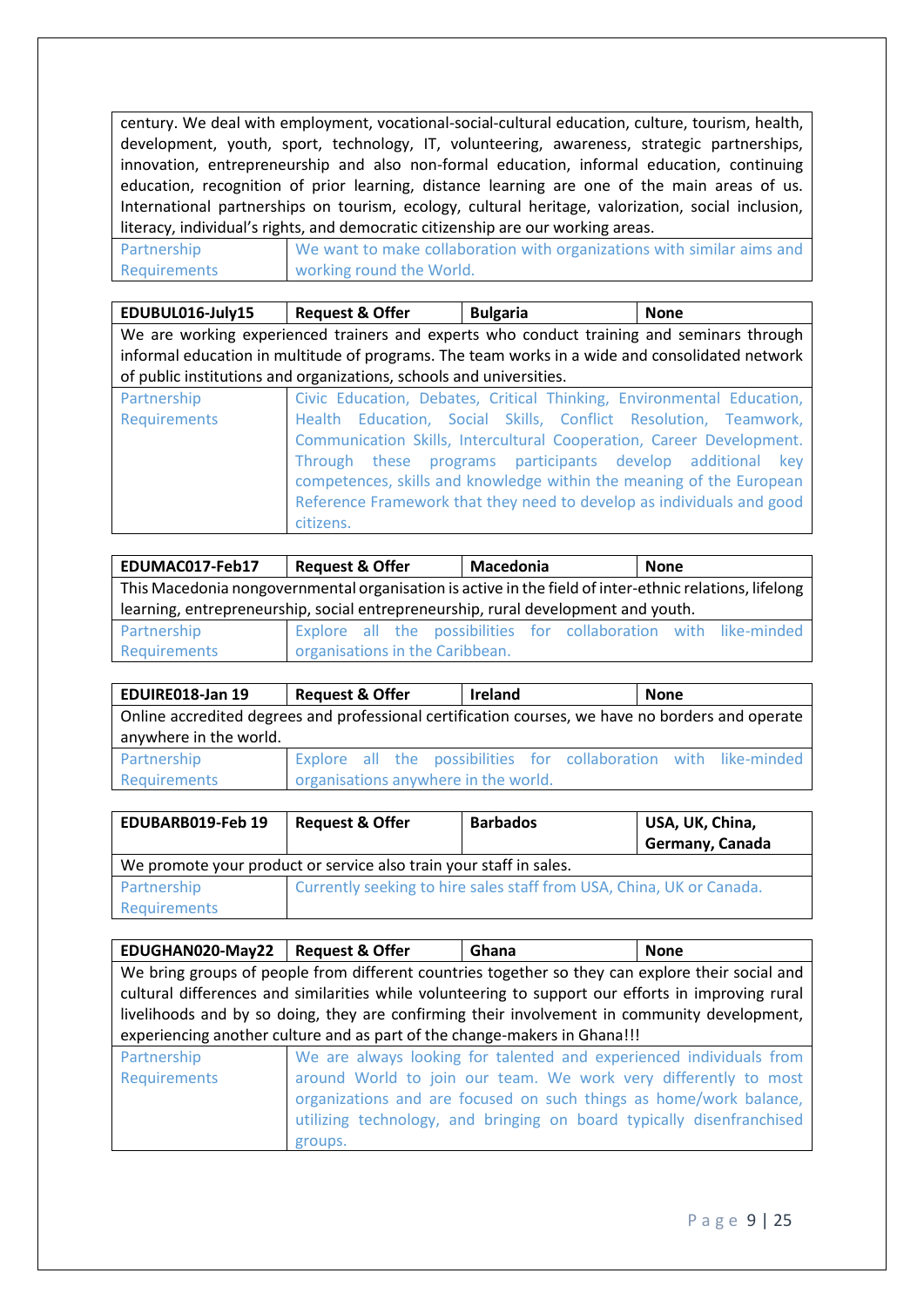<span id="page-9-0"></span>

| EDUZAM021-May22                                                      | <b>Request</b>                                                                                     | Zambia                                                                      | <b>None</b> |  |
|----------------------------------------------------------------------|----------------------------------------------------------------------------------------------------|-----------------------------------------------------------------------------|-------------|--|
|                                                                      | We are a Medical Training College and a Center for Research in Natural Medicines. Registered with  |                                                                             |             |  |
|                                                                      | the Patents and Companies Registration Agency as a business name, the institution is registered    |                                                                             |             |  |
|                                                                      | with Higher Education Authority as a training institution. Registered with National Science and    |                                                                             |             |  |
|                                                                      | Technology Council and Zambia National Health Research Authority as a Research and development     |                                                                             |             |  |
|                                                                      | Institution, the institute is also accredited to City University College of Science and Technology |                                                                             |             |  |
|                                                                      | (CUST) through a memorandum of understanding, as well as Ministry of Health at Kasama, Mongu       |                                                                             |             |  |
|                                                                      | and Choma General Hospital as well as Mansa, Mwense, Kawambwa and Nchelenge District Health        |                                                                             |             |  |
|                                                                      | Offices for Student Practicum sites, through a memorandum of understanding.                        |                                                                             |             |  |
| Partnership                                                          |                                                                                                    | In order to meet the necessary standards for medical training we need to    |             |  |
| <b>Requirements</b>                                                  |                                                                                                    | procure used or new medical and laboratory equipment for Clinical skills    |             |  |
|                                                                      |                                                                                                    | training as well as an analytical laboratory for medical research. These    |             |  |
|                                                                      |                                                                                                    | facilities assist in clinical skills training and value addition to natural |             |  |
|                                                                      |                                                                                                    | medicines. Other necessities include IT equipment for the library for       |             |  |
|                                                                      |                                                                                                    | students. We are looking for partnerships and investment as well as grants  |             |  |
| and donations, which can either be cash or in-kind donations of pre- |                                                                                                    |                                                                             |             |  |
|                                                                      | owned or refurbished computers, used or refurbished medical and                                    |                                                                             |             |  |
|                                                                      |                                                                                                    | laboratory equipment and any other equipment. Our partner can either        |             |  |
|                                                                      |                                                                                                    | donate or own the equipment in collaboration with our institution under     |             |  |
|                                                                      | a MOU.                                                                                             |                                                                             |             |  |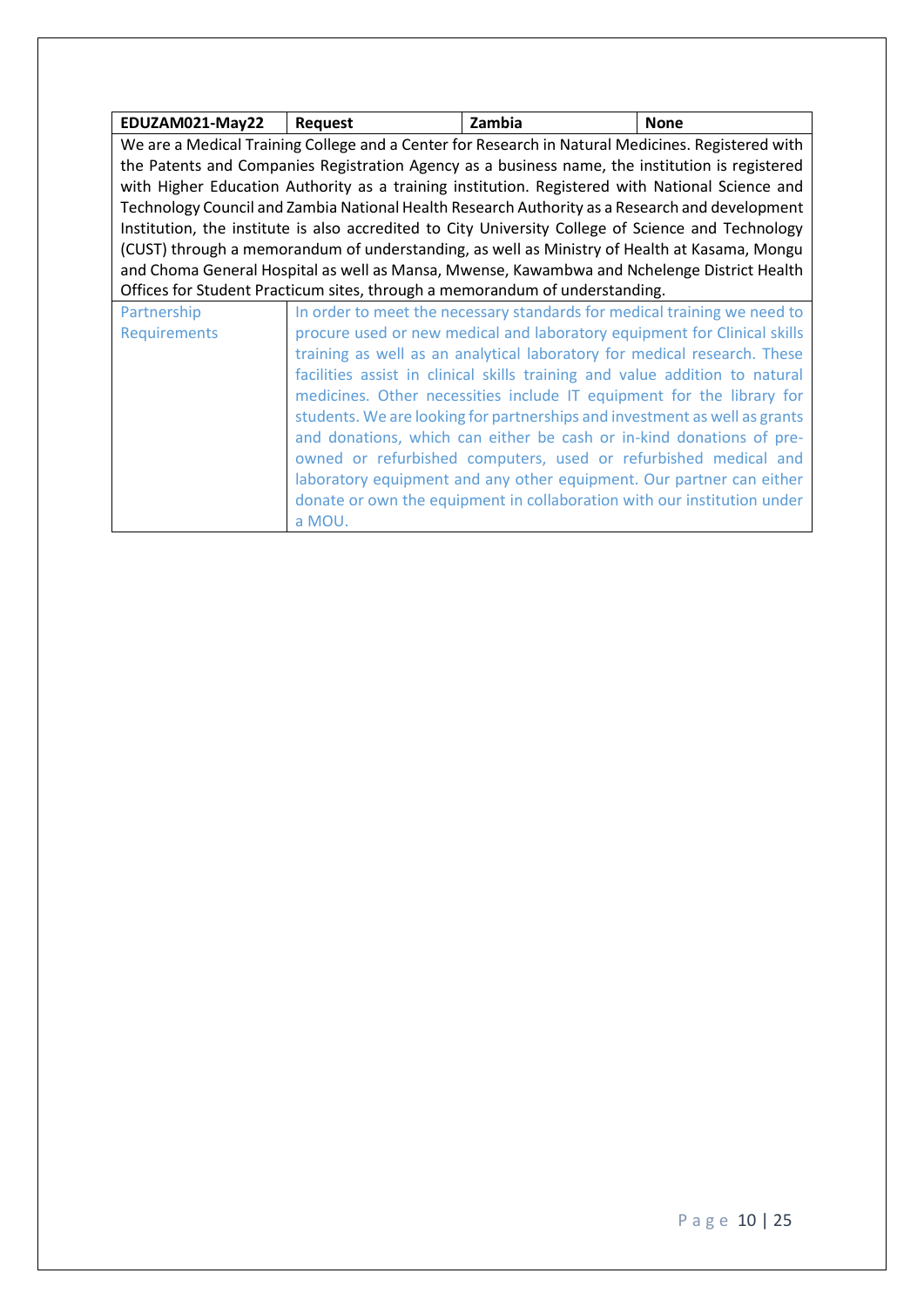# Energy & Telecommunications (3)

| ETIT001-June14                                                            | <b>Offer</b>                                                                                    | <b>Italy</b>                                                            | <b>None</b> |
|---------------------------------------------------------------------------|-------------------------------------------------------------------------------------------------|-------------------------------------------------------------------------|-------------|
|                                                                           | An Energy Service Company which has its core business in the implementation of plants for the   |                                                                         |             |
|                                                                           | production of energy from renewable sources. It is also an EPC Contractor that can design the   |                                                                         |             |
|                                                                           | project, procure the necessary materials and build the plant. The company works for public      |                                                                         |             |
|                                                                           | administrations assisting them with implementation of new renewable systems. Its expertise      |                                                                         |             |
|                                                                           | counts Energy Management, Energy Customized Solutions and Electrical Energy from renewable      |                                                                         |             |
|                                                                           | resources such as Photovoltaic, Aeolic, Biomass and Geothermic energy. They are also engaged in |                                                                         |             |
|                                                                           | training, either traditional and/or long distance training; learning courses, with the aim of   |                                                                         |             |
| promoting the environmental and energy culture.                           |                                                                                                 |                                                                         |             |
| Partnership                                                               |                                                                                                 | Companies, associations, NGOs and other entities in need of technical   |             |
| <b>Requirements</b>                                                       |                                                                                                 | support and consultancy for Energy Management, Energy Customized        |             |
| Solutions and Electrical Energy from renewable resources. Open to discuss |                                                                                                 |                                                                         |             |
|                                                                           |                                                                                                 | opportunities for collaboration on projects about renewable sources and |             |
|                                                                           | energy efficiency.                                                                              |                                                                         |             |

| ETBB002-Sept14      | <b>Request &amp; Offer</b>                          | <b>Barbados</b>                                                                                | <b>None</b> |
|---------------------|-----------------------------------------------------|------------------------------------------------------------------------------------------------|-------------|
|                     |                                                     | We are a relatively new company located in Barbados in the West Indies. Our Government has     |             |
|                     |                                                     | made the decision to significantly diversify and manage its energy mix. This has created great |             |
|                     |                                                     | opportunities in the areas of energy production and energy efficiency management. The green    |             |
|                     | energy market is a new emerging market in Barbados. |                                                                                                |             |
| Partnership         |                                                     | We wish to engage discussions with your company on the following: (1).                         |             |
| <b>Requirements</b> |                                                     | Establishing a formal partnership; (2). Availability of training for our team,                 |             |
|                     |                                                     | assistance in bidding on projects, consultancy, and project lead on very                       |             |
|                     |                                                     | large projects; 3. Assist in sourcing quality products including solar panel,                  |             |
|                     |                                                     | wind turbines, small bio digesters, LED lighting, energy monitoring                            |             |
|                     | devices, etc.                                       |                                                                                                |             |

| ETBB003-Sept14                                                                | <b>Request &amp; Offer</b>       | <b>Barbados</b>                                                                                                                                          | <b>None</b> |
|-------------------------------------------------------------------------------|----------------------------------|----------------------------------------------------------------------------------------------------------------------------------------------------------|-------------|
| We are a holding company involved in Green Energy, Agriculture, Finance, etc. |                                  |                                                                                                                                                          |             |
| Partnership<br>Requirements                                                   |                                  | Joint ventures and/or reciprocal trading relationships. We are willing to<br>provide out sourcing services in the areas of: book keeping, input of data, |             |
|                                                                               | debt collection and consultancy. |                                                                                                                                                          |             |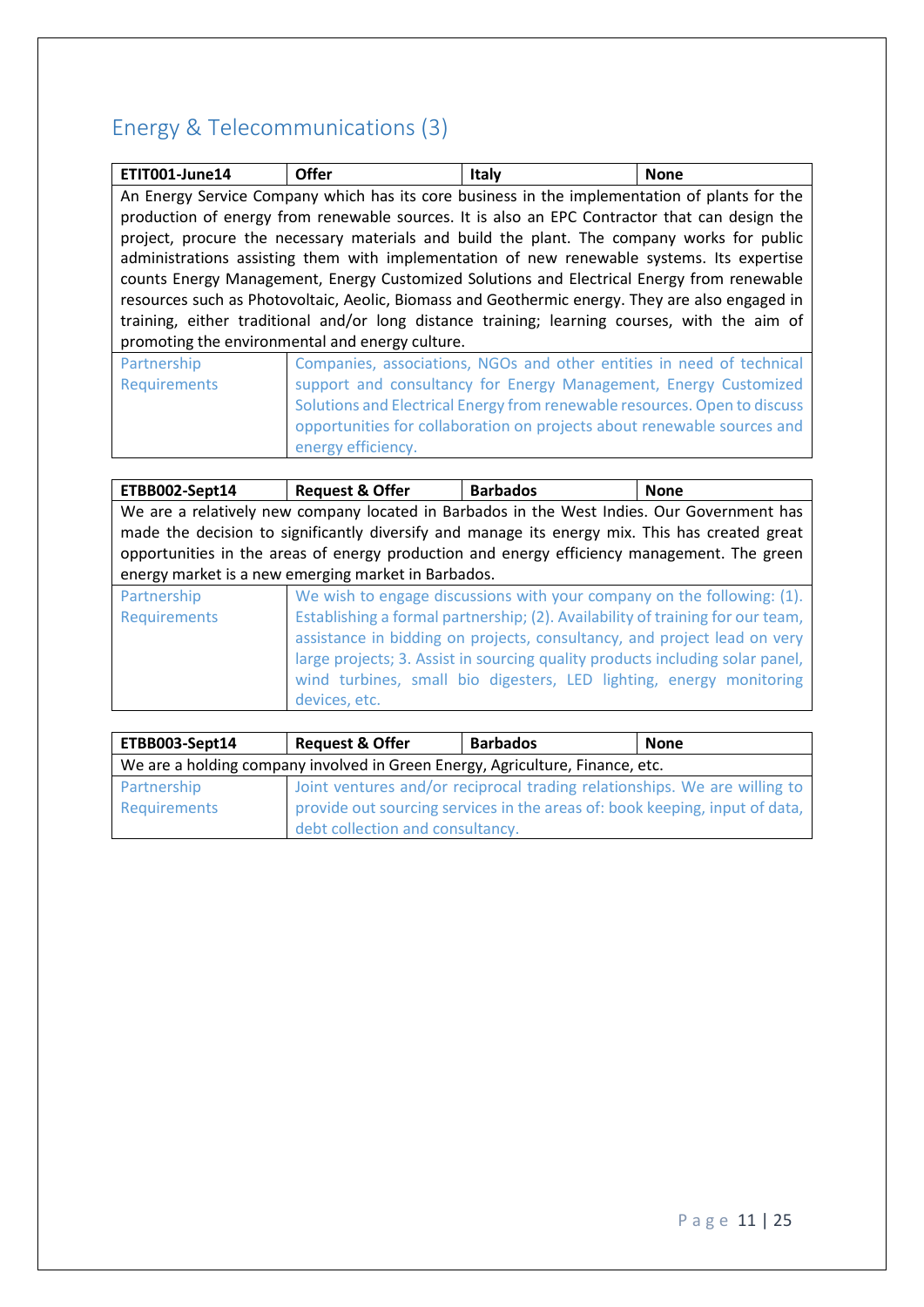#### <span id="page-11-0"></span>Financial Services (4)

| <b>FSUK001-Aug14</b> | <b>Request &amp; Offer</b>                                                                      | UK                                                      | Caribbean-wide |  |  |
|----------------------|-------------------------------------------------------------------------------------------------|---------------------------------------------------------|----------------|--|--|
|                      | Debt recovery, pre-legal debt collection, debt collection through the courts, outsourced credit |                                                         |                |  |  |
|                      | control/management. Credit references, consultancy, bookkeeping sales & purchase ledger         |                                                         |                |  |  |
| maintenance.         |                                                                                                 |                                                         |                |  |  |
| Partnership          |                                                                                                 | Joint ventures and/or reciprocal trading relationships. |                |  |  |
| <b>Requirements</b>  |                                                                                                 |                                                         |                |  |  |

| FSBB002-Sept14                                                                | <b>Request &amp; Offer</b>                              | <b>Barbados</b>                                                             | <b>None</b> |
|-------------------------------------------------------------------------------|---------------------------------------------------------|-----------------------------------------------------------------------------|-------------|
| We are a holding company involved in Green Energy, Agriculture, Finance, etc. |                                                         |                                                                             |             |
| Partnership                                                                   |                                                         | We are willing to provide out sourcing services in the areas of: book       |             |
| Requirements                                                                  |                                                         | keeping, input of data, debt collection and consultancy and are looking for |             |
|                                                                               | joint ventures and/or reciprocal trading relationships. |                                                                             |             |

| <b>FSBB003-Nov14</b>                                 | <b>Request &amp; Offer</b>                                                                    | <b>Barbados</b>                                                                           | <b>None</b> |  |
|------------------------------------------------------|-----------------------------------------------------------------------------------------------|-------------------------------------------------------------------------------------------|-------------|--|
|                                                      |                                                                                               | We provide financial and investment planning, investment consultancy, risk management and |             |  |
|                                                      | pension investment consulting to companies, not-for-profit organisations, trustees of pension |                                                                                           |             |  |
| plans, social security institutions and governments. |                                                                                               |                                                                                           |             |  |
| Partnership                                          |                                                                                               | Ability to partner with a firm to expand the range of services offered,                   |             |  |
| Requirements                                         | locally regionally and ultimately internationally.                                            |                                                                                           |             |  |

| <b>FSSL004-Oct16</b>                              | <b>Request &amp; Offer</b>                                                                         | <b>St Lucia</b>                                                          | Caribbean-wide |  |
|---------------------------------------------------|----------------------------------------------------------------------------------------------------|--------------------------------------------------------------------------|----------------|--|
|                                                   | A registered consultancy engaged in the provision of services in the areas of International Trade  |                                                                          |                |  |
|                                                   | Policy, Gaming, Manufacturing, Real Estate, Tourism - amongst the portfolios of engagement. The    |                                                                          |                |  |
|                                                   | consultancy has a proven record of creditability and integrity in dealing with both the public and |                                                                          |                |  |
|                                                   | the private sectors. They have extensive experience in working with start-ups and ongoing          |                                                                          |                |  |
| companies and particularly companies in distress. |                                                                                                    |                                                                          |                |  |
| Partnership                                       |                                                                                                    | To partner, and/or enter into a joint venture, with a firm to expand the |                |  |
| Requirements                                      | range of services offered, locally regionally.                                                     |                                                                          |                |  |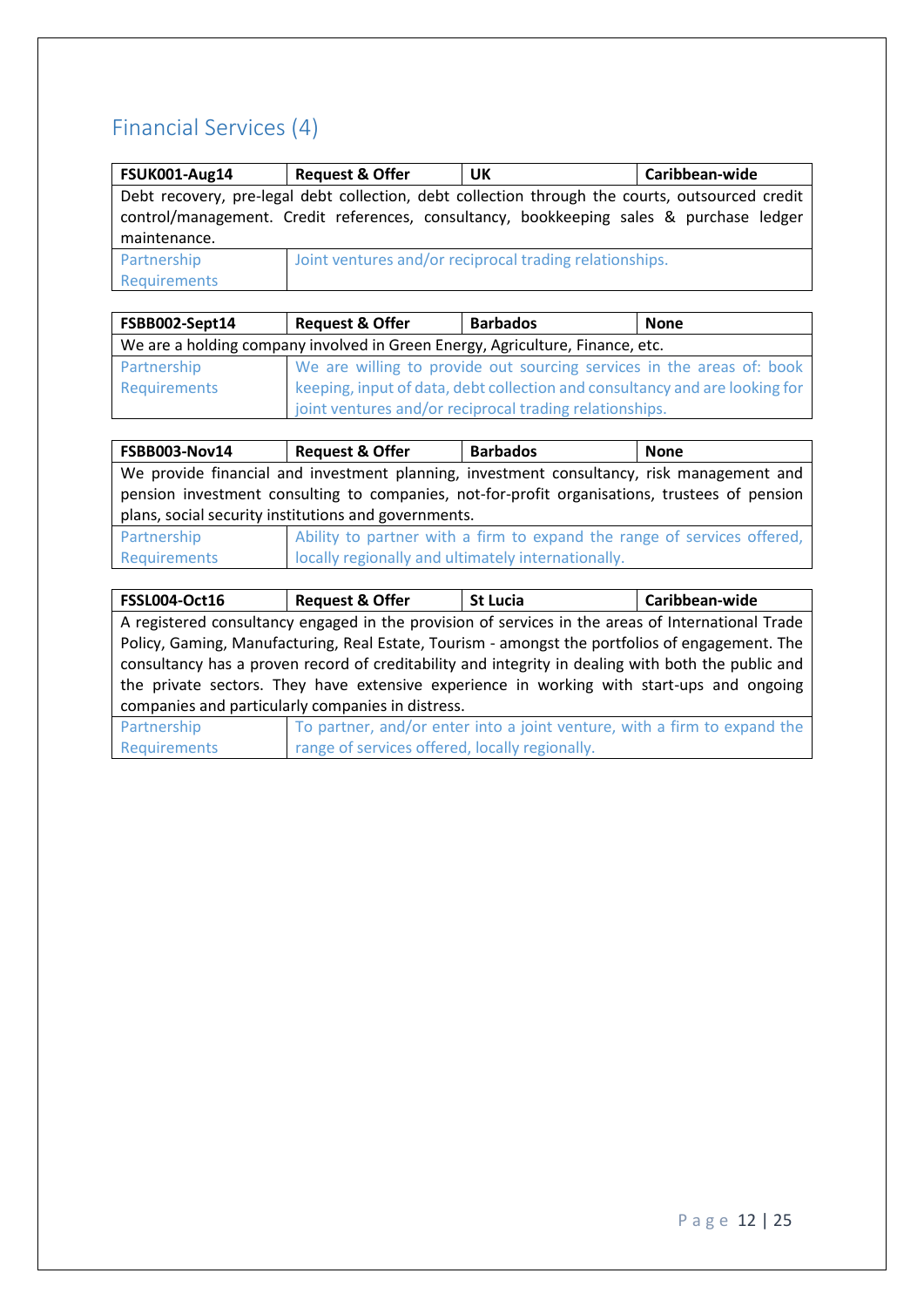<span id="page-12-0"></span>Fishing & Forestry

Page 13 | 25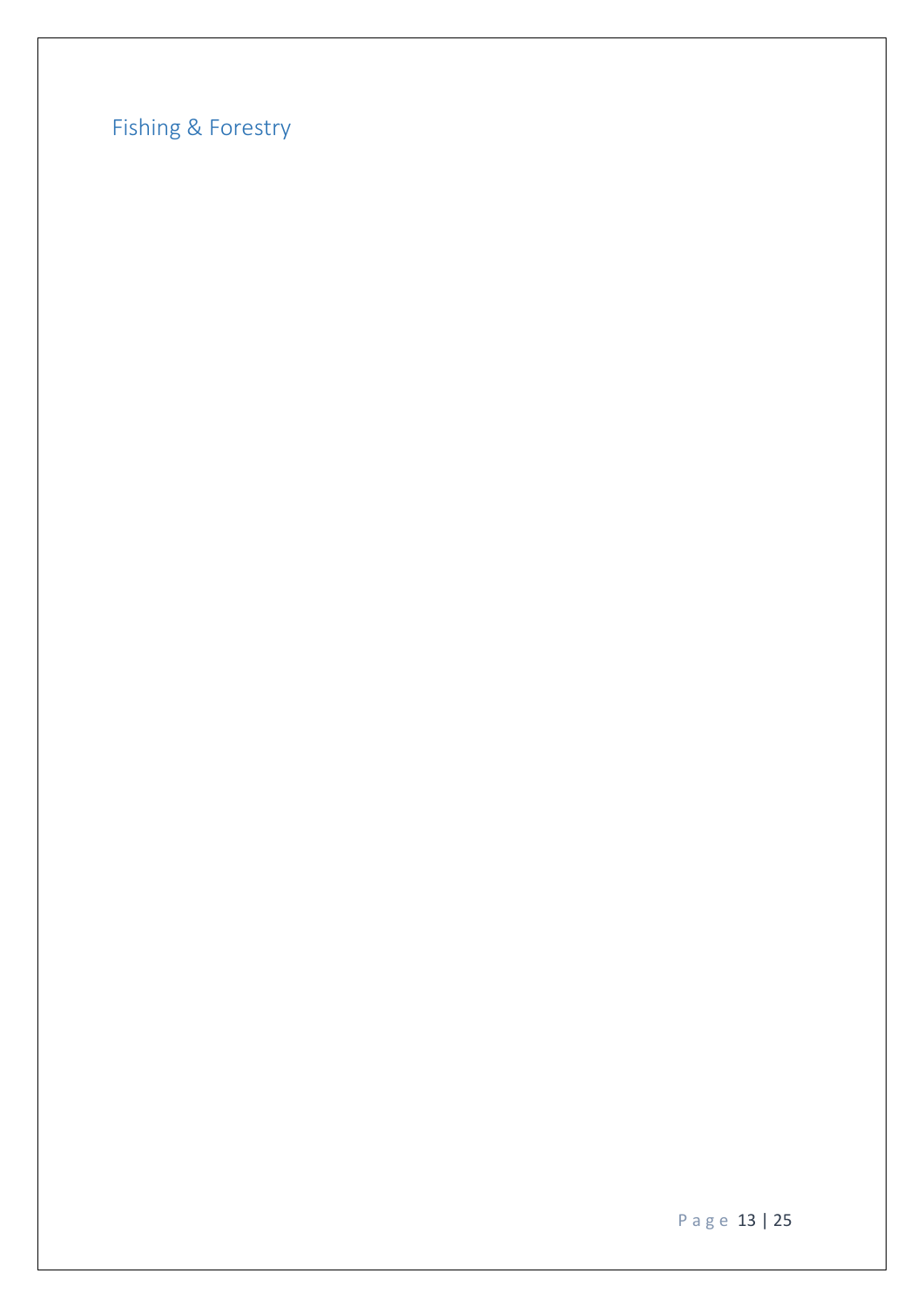#### <span id="page-13-0"></span>Health and Social Work (4)

| HSWUK001-Feb14                                          | Request                                                                                          | UK                                                                                       | Caribbean-wide |  |
|---------------------------------------------------------|--------------------------------------------------------------------------------------------------|------------------------------------------------------------------------------------------|----------------|--|
|                                                         | A not-for-profit organisation is looking to work with public administrations in the Caribbean to |                                                                                          |                |  |
|                                                         |                                                                                                  | develop, and market throughout the Caribbean, a non-violent dispute resolution/mediation |                |  |
| solution in respect of issues of racism and xenophobia. |                                                                                                  |                                                                                          |                |  |
| Partnership                                             |                                                                                                  | We are looking for suitable Partners throughout the Caribbean to jointly                 |                |  |
| Requirements                                            | deliver mediation programmes.                                                                    |                                                                                          |                |  |

**HSWSPAIN002-Feb14 Request & Offer Spain None** We are an engineering and consultancy company, focus on the promotion of new business opportunities, mainly in the field of social enterprises.

| Partnership  | Partners in the Caribbean area or in the Balkan area for exploring new    |
|--------------|---------------------------------------------------------------------------|
| Requirements | business opportunities in the fields of Health, Education and/or Tourism. |

| HSWGR003-Sept14                                                                                | <b>Request &amp; Offer</b>                                                                           | Greece                                                                | <b>None</b> |
|------------------------------------------------------------------------------------------------|------------------------------------------------------------------------------------------------------|-----------------------------------------------------------------------|-------------|
|                                                                                                | We are a non-profit organisation of mental health and social support field. Our main objective is to |                                                                       |             |
|                                                                                                | promote the overall wellbeing of citizens, in order to make them feel healthy and take satisfaction  |                                                                       |             |
|                                                                                                | in everyday life activities. We plan and implement health and social support services, train         |                                                                       |             |
| professionals in the relevant fields, offer psychosocial services in the community. We enhance |                                                                                                      |                                                                       |             |
| volunteering actions and social entrepreneurship. We have been awarded for promoting mental    |                                                                                                      |                                                                       |             |
| health within the workplace environment.                                                       |                                                                                                      |                                                                       |             |
| Partnership                                                                                    |                                                                                                      | Public authorities and NGOs for planning joined actions and implement |             |
| <b>Requirements</b>                                                                            |                                                                                                      | innovative and effective social services especially in the field of   |             |

| . <b>.</b>          | <b>TWO CONTRACT CARD AND TO DETERMINE TO A CONTRACT CARD OF A CONTRACT OF A CONTRACT OF A CONTRACT OF THE CARD OF</b> |
|---------------------|-----------------------------------------------------------------------------------------------------------------------|
| <b>Requirements</b> | innovative and effective social services, especially in the field of                                                  |
|                     | rehabilitation and psychosocial support, educational-training                                                         |
|                     | organisations for development and implementation of professional skills                                               |
|                     | of carers and caregivers, private organisations for implementing actions                                              |
|                     | to prevent burnout syndrome and increase productivity and employee                                                    |
|                     | satisfaction and CSR activities.                                                                                      |

| HSWSUR004-Jan15 | <b>Request &amp; Offer</b>                                                                   | <b>Suriname</b>                                                          | <b>None</b> |  |
|-----------------|----------------------------------------------------------------------------------------------|--------------------------------------------------------------------------|-------------|--|
|                 | We are management and organizational consultants, specialized in health. Health financing,   |                                                                          |             |  |
|                 | insurance, hospital management, primary care and prevention, strategic planning and forensic |                                                                          |             |  |
| evaluations.    |                                                                                              |                                                                          |             |  |
| Partnership     |                                                                                              | We would like to partner with a consulting firm in Europe to provide our |             |  |
| Requirements    |                                                                                              | services together. We frequently team up with health economists and      |             |  |
|                 | accountants.                                                                                 |                                                                          |             |  |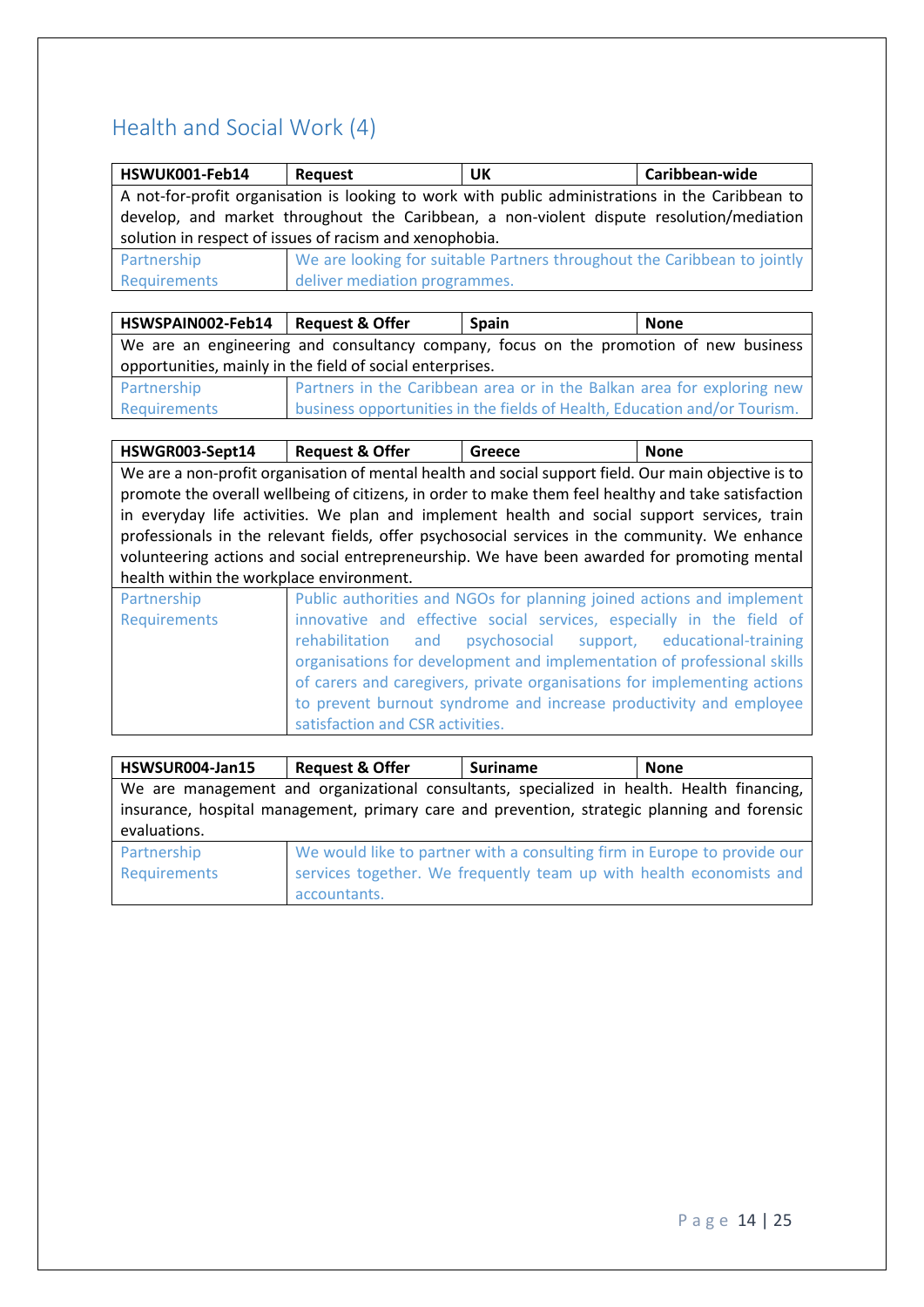### <span id="page-14-0"></span>IT & Computing (7)

| ITCIT001-June14                                                                                    | <b>Offer</b>                                                                                          | <b>Italy</b>                                                             | Caribbean wide |
|----------------------------------------------------------------------------------------------------|-------------------------------------------------------------------------------------------------------|--------------------------------------------------------------------------|----------------|
|                                                                                                    | Provider of technologies for long-distance training and a leader in e-learning sector, having its own |                                                                          |                |
|                                                                                                    | elearning platform and has a solid expertise on open source platform Dokeos. Its core business is     |                                                                          |                |
|                                                                                                    | based on VET and development of web-based solutions for collaborative learning and educational        |                                                                          |                |
|                                                                                                    | content management. The company is fully engaged also with social networks, blogs and e-learning      |                                                                          |                |
| that supports learning initiatives of wide range groups. It is conducting training and elearning   |                                                                                                       |                                                                          |                |
| courses in entrepreneurship, for unemployed and disadvantaged groups, professional skills courses. |                                                                                                       |                                                                          |                |
| Partnership                                                                                        |                                                                                                       | Companies, associations, NGOs and other entities in need of technical    |                |
| Requirements                                                                                       |                                                                                                       | support and/or ICT solutions for educational and training projects. Open |                |
|                                                                                                    |                                                                                                       | to discuss opportunities for collaboration in the ICT sector.            |                |

| ITCSWIT002-Aug14                                                                                 | <b>Offer</b>                                                                                   | Switzerland | Caribbean wide |  |
|--------------------------------------------------------------------------------------------------|------------------------------------------------------------------------------------------------|-------------|----------------|--|
|                                                                                                  | Our mission is to provide customer driven scientific and technical support for the conception, |             |                |  |
|                                                                                                  | development, implementation and monitoring of research and development and innovation          |             |                |  |
|                                                                                                  | projects. We aim to create a local, regional and international concentration of industrial,    |             |                |  |
|                                                                                                  | commercial, investment, applied research, and educational activities connected to the ICT,     |             |                |  |
| healthcare, green energy, learning, manufacturing etc. sectors. We provide networking, technical |                                                                                                |             |                |  |
|                                                                                                  | advisory, project facilitation, and informational services to local private and public sector  |             |                |  |
| organizations, research and educational institutions, community groups, and individuals.         |                                                                                                |             |                |  |

| Partnership  | Join with appropriate organisations to jointly develop training courses on |
|--------------|----------------------------------------------------------------------------|
| Requirements | the EU's largest research and innovation program: general introduction     |
|              | and how to write successful research and innovation projects.              |

| ITCUK003-Sept14                                                                                 | <b>Request &amp; Offer</b> | UK                                                                                                  | <b>None</b> |
|-------------------------------------------------------------------------------------------------|----------------------------|-----------------------------------------------------------------------------------------------------|-------------|
|                                                                                                 |                            | We are a new enterprise and a UK Centre of Excellence for the transformation of Digital TV Archives |             |
| & development of Media software tools. The Centre has been created as a joint venture company   |                            |                                                                                                     |             |
| with a major top 10 UK University. We would welcome the opportunity to work together on digital |                            |                                                                                                     |             |
| media projects.                                                                                 |                            |                                                                                                     |             |
| Partnership                                                                                     |                            | General partnership distribution, joint ventures. We are also looking for                           |             |
| Requirements                                                                                    |                            | products which could be distributed in the UK & European markets.                                   |             |

| ITCGR004-Sept14                                                                                | <b>Offer</b>                                                                                      | Greece                                                            | Caribbean wide |
|------------------------------------------------------------------------------------------------|---------------------------------------------------------------------------------------------------|-------------------------------------------------------------------|----------------|
|                                                                                                | We are one of the first European companies to introduce value-added downstream space services     |                                                                   |                |
|                                                                                                | to citizens, by delivering products and services designed upon the users' needs and requirements. |                                                                   |                |
| Since 2003, the company continuous to provide high quality and commitment at its services and  |                                                                                                   |                                                                   |                |
| user management, by maintaining a strong and active profile on regional and international RTD. |                                                                                                   |                                                                   |                |
| Partnership                                                                                    |                                                                                                   | We want to promote space applications for disaster management and |                |
| Requirements                                                                                   | security and are looking for local agents.                                                        |                                                                   |                |

| ITCIT005-Sept14                                                                                                                                                                                                                                                                                                                                                       | <b>Request &amp; Offer</b> | Italy | Caribbean wide |
|-----------------------------------------------------------------------------------------------------------------------------------------------------------------------------------------------------------------------------------------------------------------------------------------------------------------------------------------------------------------------|----------------------------|-------|----------------|
| Our purpose is research, development, production and marketing of innovative products and<br>services with high technological value. Particularly we use our services and digital products as an<br>enabler for new processes and business models (intelligence and geo-referentiated marketing) both<br>in the European projects field and in other business fields. |                            |       |                |
| We are looking for other innovative start up and research institutes for<br>Partnership<br>Requirements<br>collaboration.                                                                                                                                                                                                                                             |                            |       |                |

| ITCUK006-Nov15 | <b>Offer</b> | UK | Caribbean wide |
|----------------|--------------|----|----------------|
|                |              |    |                |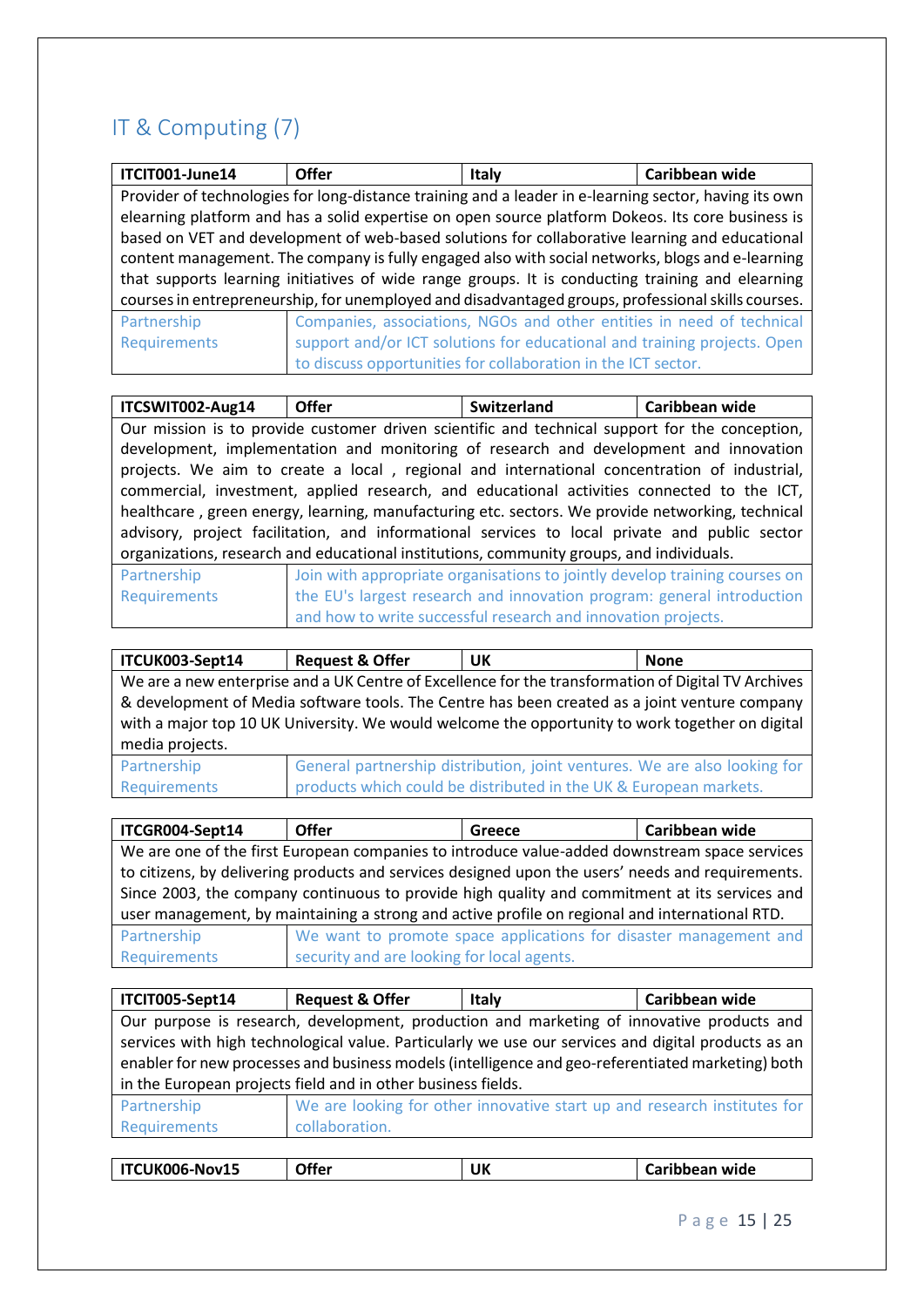We are a UK hardware and software provider working in partnership with a wide range of manufacturers such as HP, Dell, Toshiba, IBM/Lenovo, Sony, Acer .... As authorised resellers for these major manufacturers it enables us to offer excellent product support and generous discounts via special bids to our customers. We are unique because we have access to an online trade only portal which results in us being able to source up to 8 million parts at the click of a button. This vast range ensures we can deliver new, current & also obsolete products at competitive prices. Our team at Shape Systems not only have extensive knowledge of part numbers, but we also have over 20 years product experience.

Partnership Requirements We are looking for relevant supply opportunities in the Caribbean.

| ITCTR007-Oct16                                                                                     | Offer/Request                                                                                       | <b>Turkey</b>                                                           | Caribbean wide |
|----------------------------------------------------------------------------------------------------|-----------------------------------------------------------------------------------------------------|-------------------------------------------------------------------------|----------------|
|                                                                                                    | We are an organisation that manages large scale organizational change programmes across multiple    |                                                                         |                |
|                                                                                                    | sites, can prepare IPA Application Forms, Needs Assessment Reports, can offer technical solutions,  |                                                                         |                |
|                                                                                                    | undertake feasibility studies, PIP, PAD, TOR, contract and full bidding documents (tender dossier). |                                                                         |                |
|                                                                                                    | Preperation of bidding documents (tender dossier) for domestic and international bidding,           |                                                                         |                |
|                                                                                                    | Preperation of Cost benefit analysis, market research Design of capacity-building interventions and |                                                                         |                |
| stakeholder participation Software requirement analysis, design, implementation, testing,          |                                                                                                     |                                                                         |                |
| installation, operation and maintenance, Monitoring & Evaluation of the Projects, Following up the |                                                                                                     |                                                                         |                |
| designated projects, logistics follow-up tracking of "supplier capacity and performance" and       |                                                                                                     |                                                                         |                |
| "systematic review of commercial offers"                                                           |                                                                                                     |                                                                         |                |
| Partnership                                                                                        |                                                                                                     | We are looking for relevant partnership opportunities in the Caribbean. |                |
| <b>Requirements</b>                                                                                |                                                                                                     |                                                                         |                |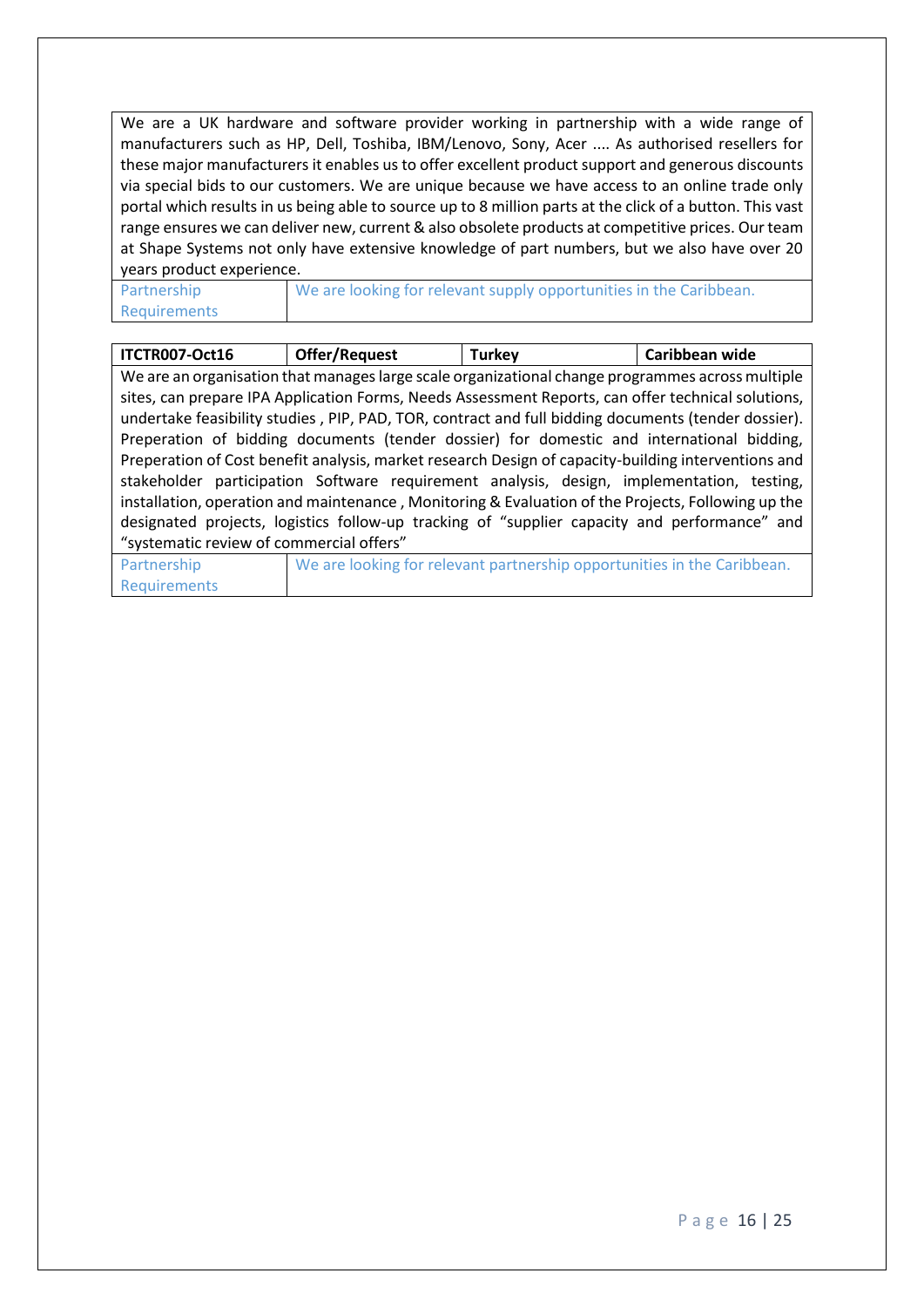<span id="page-16-0"></span>Leisure & Personal Services

P a g e 17 | 25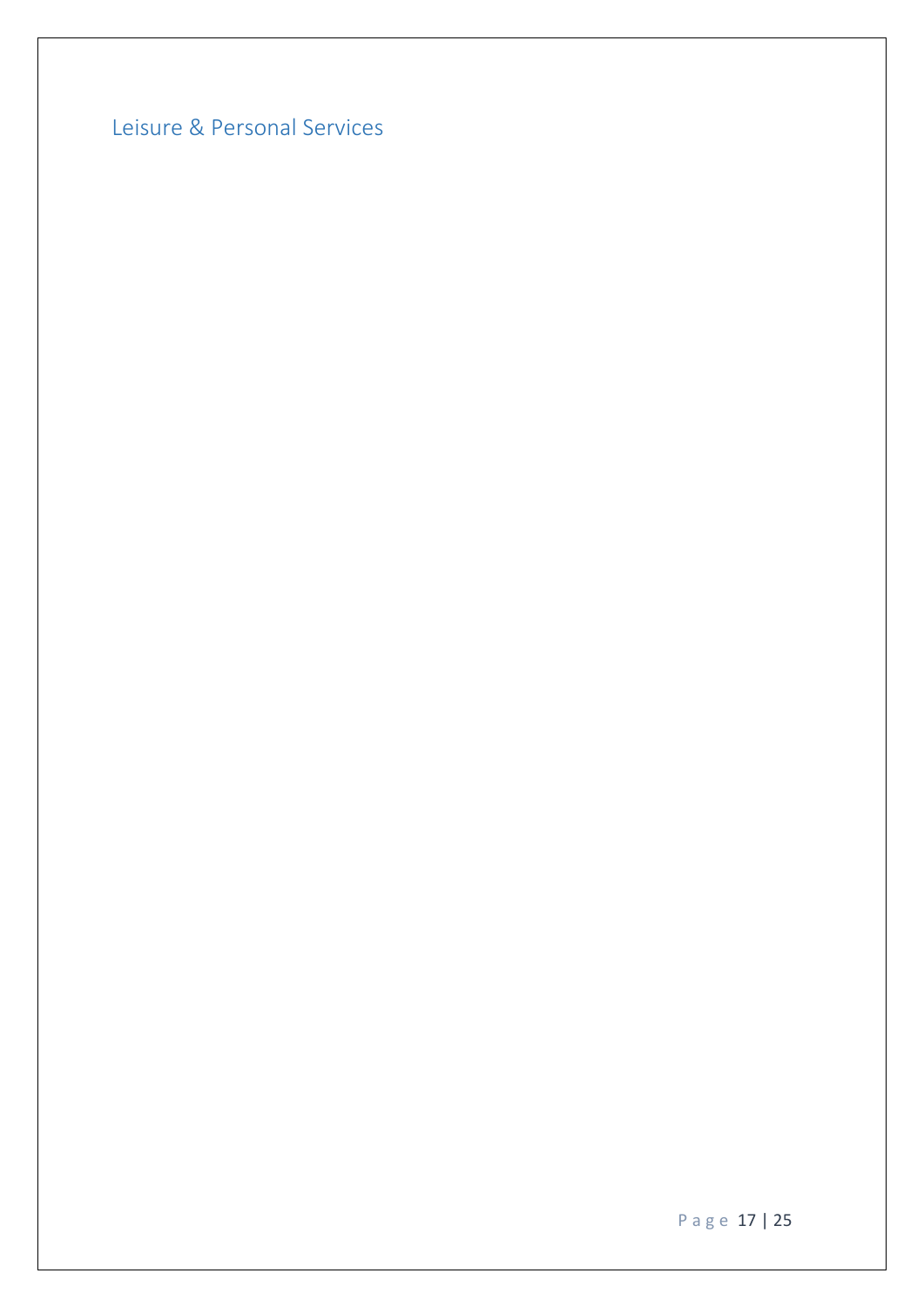### <span id="page-17-0"></span>Manufacturing (4)

| MANJAM001-June14 | Request                                                                                          | Jamaica                                                            | <b>None</b> |  |
|------------------|--------------------------------------------------------------------------------------------------|--------------------------------------------------------------------|-------------|--|
|                  | The core function of the business is food processing the manufacturing and local distribution of |                                                                    |             |  |
|                  | sauces. The company mission is to create quality food products using authentic Jamaican          |                                                                    |             |  |
|                  | ingredients sourced from local farmers and other local food suppliers.                           |                                                                    |             |  |
| Partnership      |                                                                                                  | The Company is looking to create a strong aggressive marketing and |             |  |
| Requirements     |                                                                                                  | distribution network in the markets and collaboration with food    |             |  |
|                  | producers and processors.                                                                        |                                                                    |             |  |

| MANBB002-June14                                                                                   | Offer                                                                                           | <b>Barbados</b> | <b>None</b> |  |
|---------------------------------------------------------------------------------------------------|-------------------------------------------------------------------------------------------------|-----------------|-------------|--|
|                                                                                                   | We mainly provide hand blown glass/crystal figurines, sculptures and glass jewellery pieces. We |                 |             |  |
| create products that are unique to each individual taste much like the artists themselves, We are |                                                                                                 |                 |             |  |
| able to translate the beauty and share uniqueness of Barbados by creating a distinctive look that |                                                                                                 |                 |             |  |
| stands out.                                                                                       |                                                                                                 |                 |             |  |
| Dortnorchin                                                                                       | We are looking for distributors in Europe                                                       |                 |             |  |

Partnership Requirements

|  | We are looking for distributors in Europe. |  |
|--|--------------------------------------------|--|
|  |                                            |  |

| MANUK003-Aug14                                                                                      | <b>Request &amp; Offer</b>                                                                     | UK                                                                                           | <b>None</b> |  |
|-----------------------------------------------------------------------------------------------------|------------------------------------------------------------------------------------------------|----------------------------------------------------------------------------------------------|-------------|--|
|                                                                                                     |                                                                                                | The company was originally conceived as a mentoring and innovation training company. After a |             |  |
|                                                                                                     | short while we found we were not only mentoring, and training in innovation but also providing |                                                                                              |             |  |
| some of the skills which were not always easy to find in start-ups, and even in existing businesses |                                                                                                |                                                                                              |             |  |
| who wanted to grow, so we added our own design capabilities and a prototyping facility so as to be  |                                                                                                |                                                                                              |             |  |
| able to provide a full concept to capability service.                                               |                                                                                                |                                                                                              |             |  |
| Partnership                                                                                         |                                                                                                | We operate with a network of specialist collaborators and support                            |             |  |

| Partnership  | We operate with a network of specialist collaborators and support   |
|--------------|---------------------------------------------------------------------|
| Requirements | services throughout Europe and the world, reaching out for the best |
|              | solutions. We are looking for collaborators in the Caribbean.       |

| MANUK004-Sept14             | <b>Request &amp; Offer</b>           | UK                                                                                                                                                                                                                                                                                               | Caribbean wide |
|-----------------------------|--------------------------------------|--------------------------------------------------------------------------------------------------------------------------------------------------------------------------------------------------------------------------------------------------------------------------------------------------|----------------|
| brands.                     |                                      | We support companies in developing NPD or brand portfolio renovations that better capture<br>evolving consumer desires and/or deal effectively with regulatory issues. We also advise in the<br>design and effective deployment of "Go Global" strategies for Chinese and Caribbean food & drink |                |
| Partnership<br>Requirements | launches and international rollouts. | A Caribbean based consultancy company that is willing to work in<br>partnership with us to help Caribbean businesses succeed in their FMCG                                                                                                                                                       |                |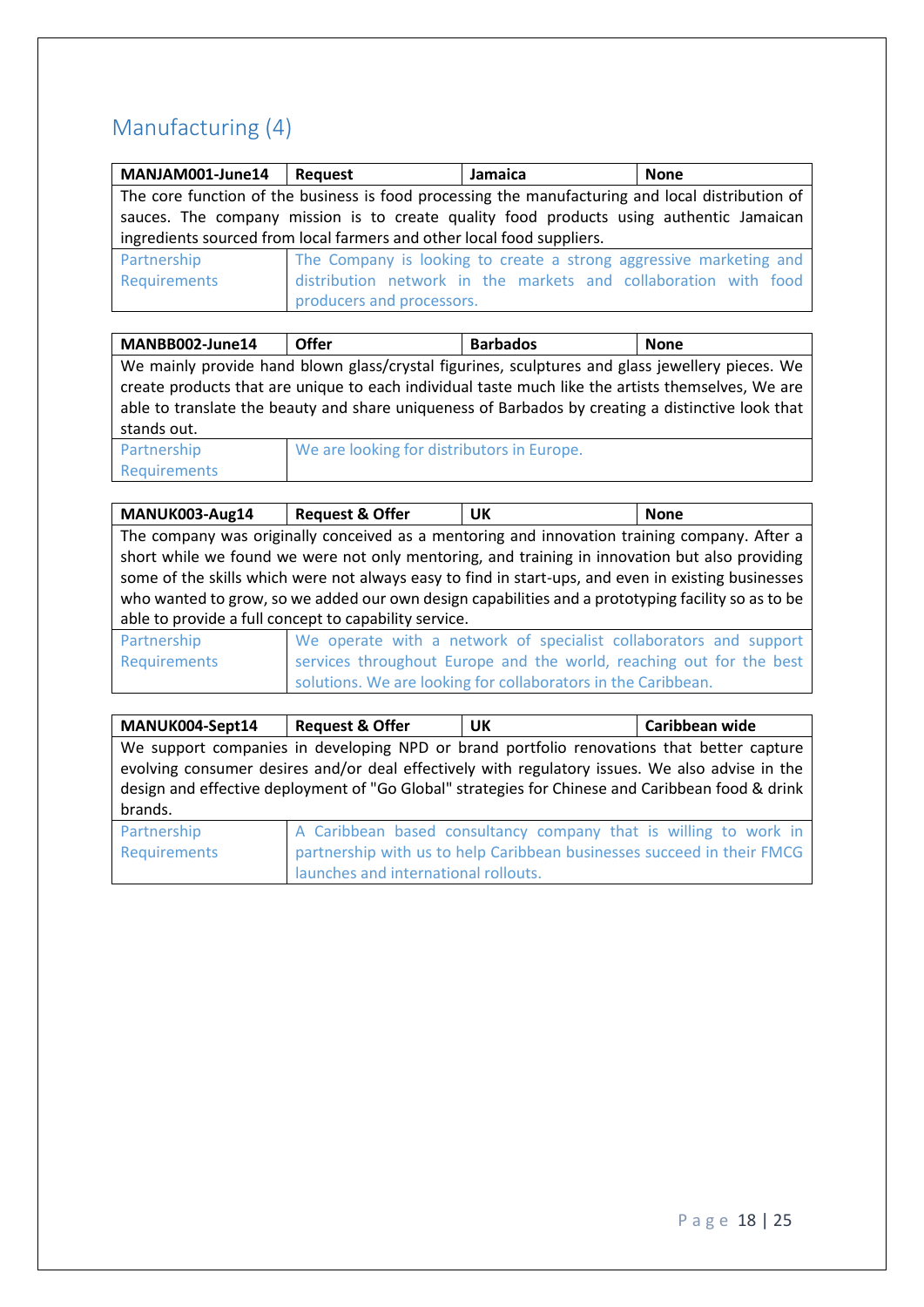<span id="page-18-0"></span>Mining & Quarrying

P a g e 19 | 25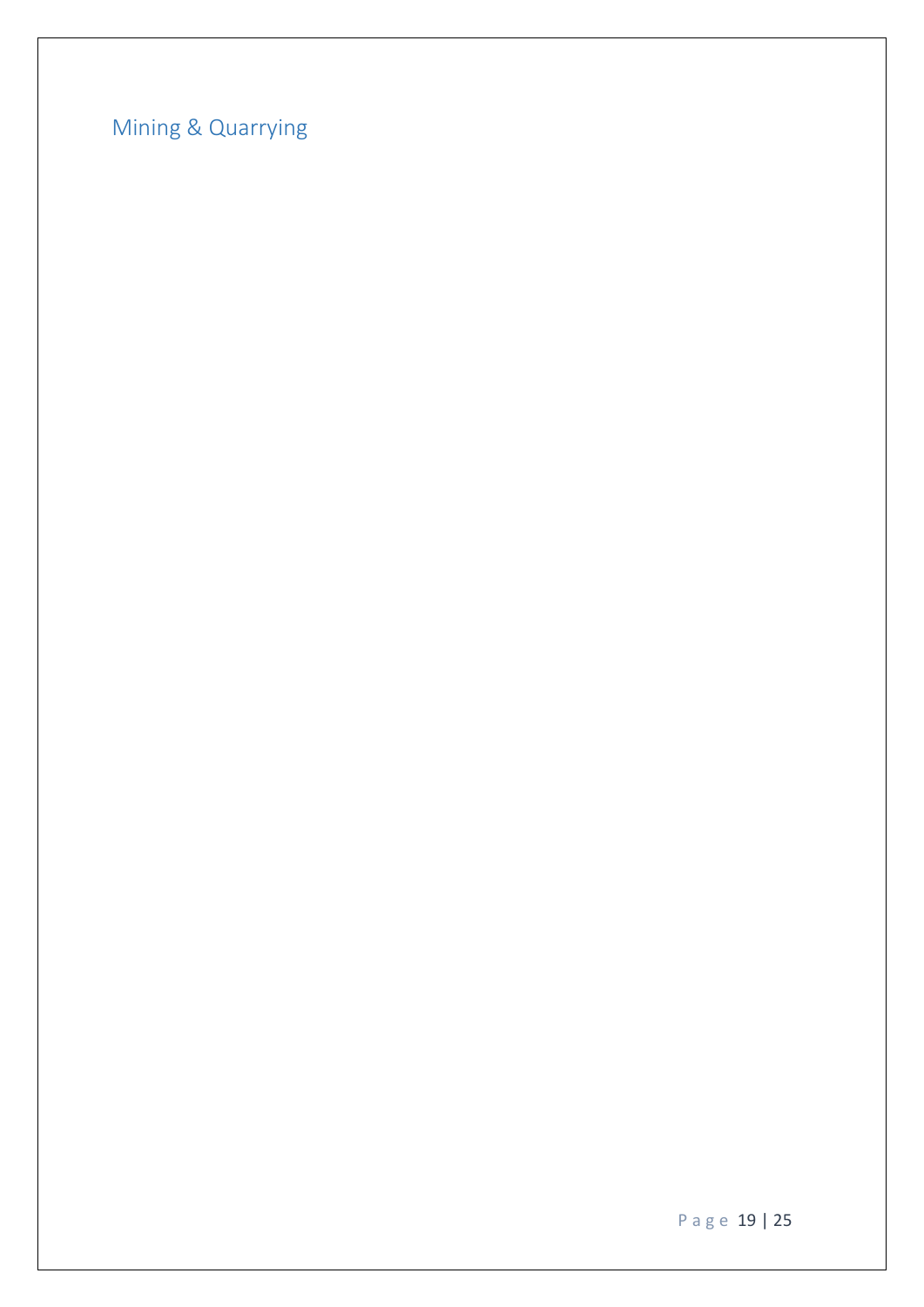### <span id="page-19-0"></span>Public Administration & Defence (1)

| PADJAM001-Jan15                                                                                | <b>Request &amp; Offer</b> | Jamaica                                                                                       | <b>None</b> |
|------------------------------------------------------------------------------------------------|----------------------------|-----------------------------------------------------------------------------------------------|-------------|
|                                                                                                |                            | We have over 2 decades' experience in strategic management, enterprise and entrepreneurship   |             |
|                                                                                                |                            | development and evaluation of enterprises, projects, departments and programmes in the micro, |             |
| small and medium sized entities sector. We have experience of entrepreneurship Training, CEFE, |                            |                                                                                               |             |
| Cultural sites development and management, Caribbean FDI Investment Startup, SME Start-up,     |                            |                                                                                               |             |
| Strategic Plan development and implementation, SME Turnaround and Evaluation.                  |                            |                                                                                               |             |
| Partnership                                                                                    |                            | We have a wide network, with funding experience, and an interest in                           |             |
| Requirements                                                                                   | export of services.        |                                                                                               |             |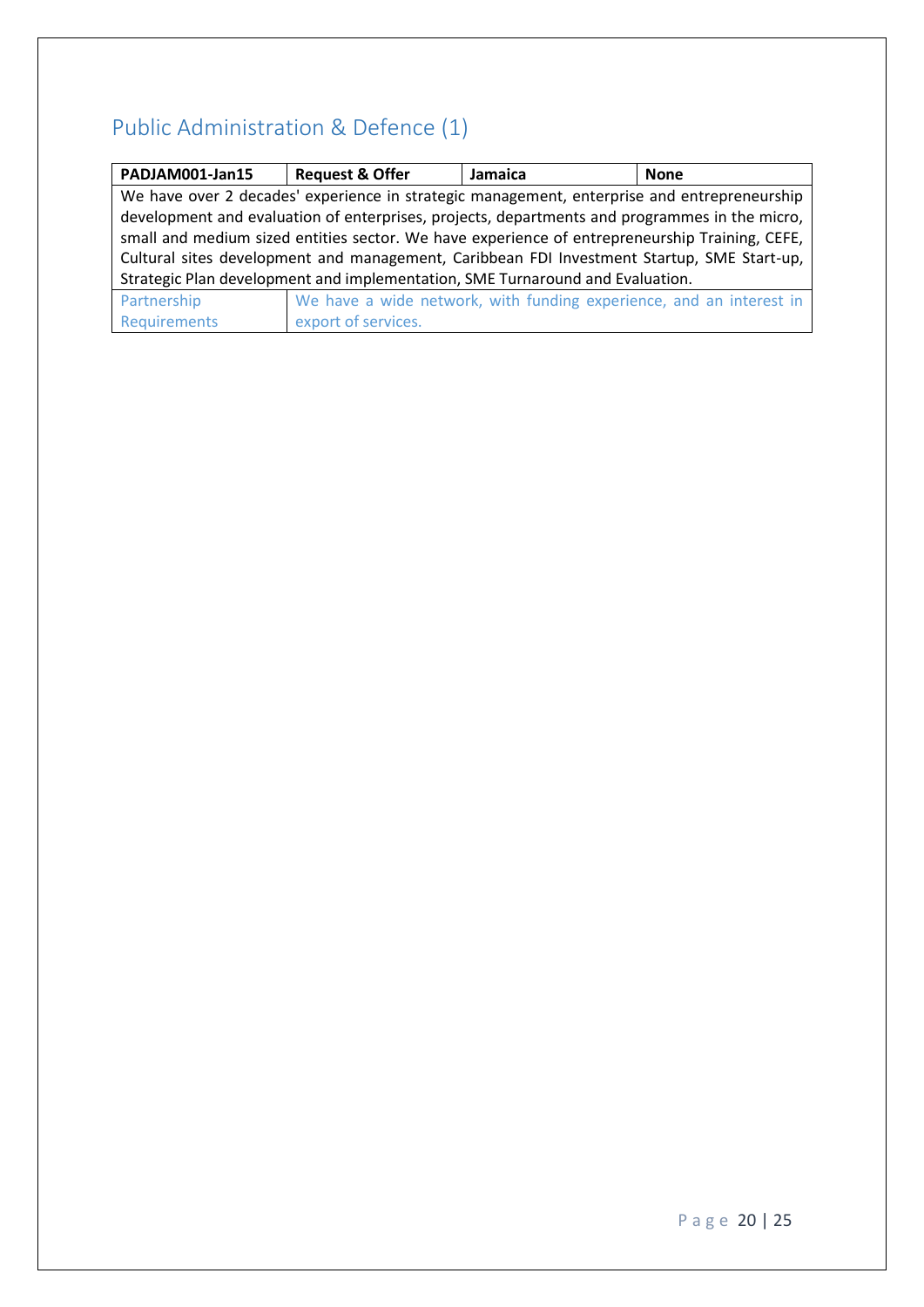### <span id="page-20-0"></span>Real Estate, Renting & Business (1)

| REEBTRIN001-Mar15                                                     | <b>Request &amp; Offer</b>                                                                     | <b>Trinidad</b>                                                         | None |  |  |
|-----------------------------------------------------------------------|------------------------------------------------------------------------------------------------|-------------------------------------------------------------------------|------|--|--|
|                                                                       | We provide business development, marketing & communications services to help international and |                                                                         |      |  |  |
| regional firms grow their business in the English-speaking Caribbean. |                                                                                                |                                                                         |      |  |  |
| Partnership                                                           |                                                                                                | International and regional consultants interested in partnering on bids |      |  |  |
| Requirements                                                          |                                                                                                | and tenders. As well as international firms which can assist regional   |      |  |  |
|                                                                       | companies to export to new global markets.                                                     |                                                                         |      |  |  |

P a g e 21 | 25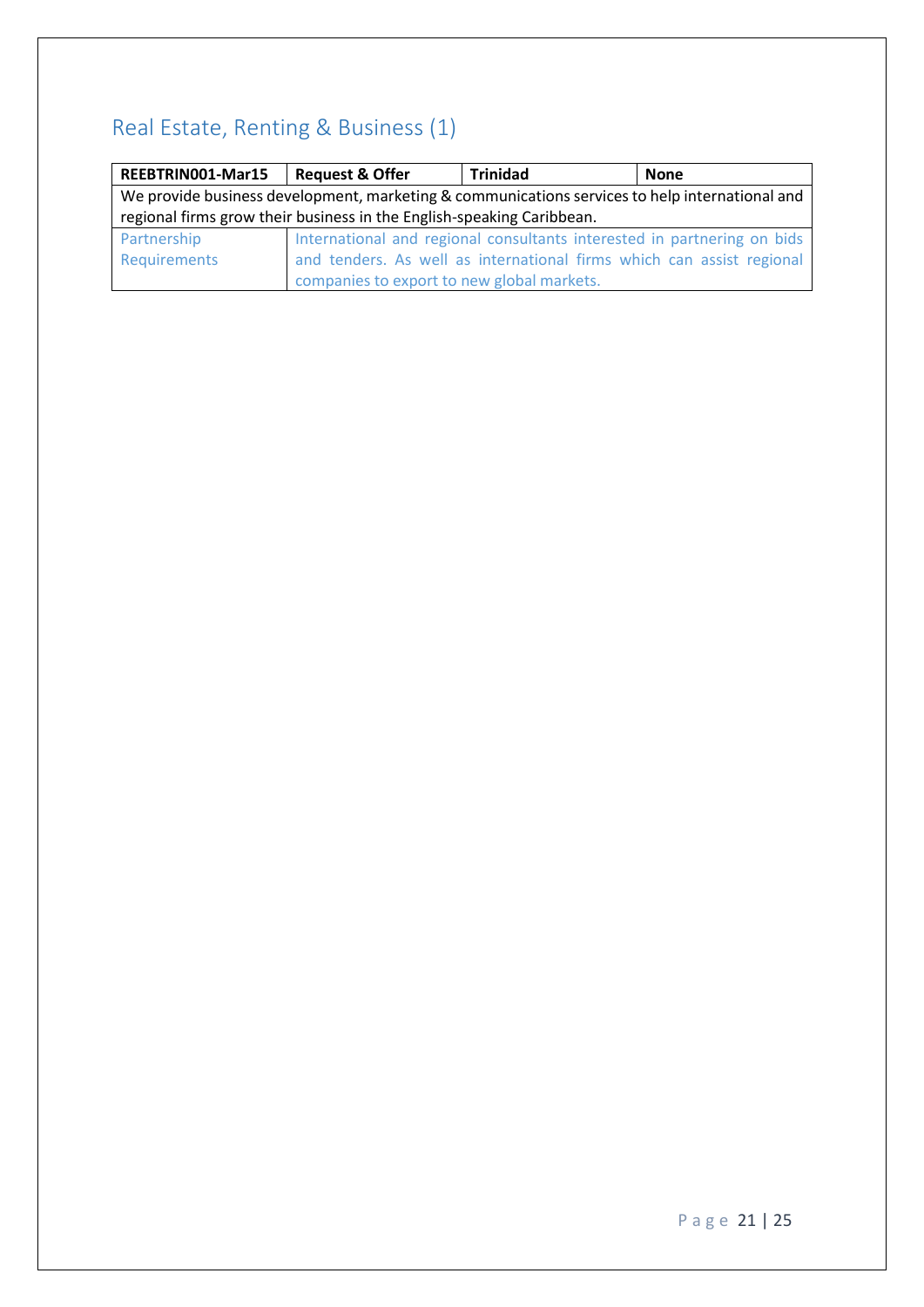#### <span id="page-21-0"></span>Retail & Wholesale (1)

| RWUK001-Sept14                                                                                          | <b>Request &amp; Offer</b>                                                                           | <b>UK</b>                                                                  | <b>Barbados + Caribbean</b> |
|---------------------------------------------------------------------------------------------------------|------------------------------------------------------------------------------------------------------|----------------------------------------------------------------------------|-----------------------------|
|                                                                                                         |                                                                                                      |                                                                            | wide                        |
|                                                                                                         | We produce handmade Natural Organic Skincare Remedies specialising in sensitive & problematic        |                                                                            |                             |
|                                                                                                         | skin. We are a private owned business based in the UK who presently wishes to collaborate with       |                                                                            |                             |
|                                                                                                         | hotels and restaurants to supply them with both UK and locally manufactured products for use as      |                                                                            |                             |
|                                                                                                         | their toiletry in hotel rooms, restrooms, also in the washrooms of restaurants. Establish a business |                                                                            |                             |
| entity for those wishing to set up in business also, therefore offering advice to schools, colleges and |                                                                                                      |                                                                            |                             |
| at business events.                                                                                     |                                                                                                      |                                                                            |                             |
| Partnership                                                                                             |                                                                                                      | Looking for other business collaborators to develop and grow. We also      |                             |
| <b>Requirements</b>                                                                                     | wish to collaborate with local farmers to use/manufacture their raw                                  |                                                                            |                             |
|                                                                                                         |                                                                                                      | ingredients into our skincare products to be sold to customers locally and |                             |
|                                                                                                         | globally.                                                                                            |                                                                            |                             |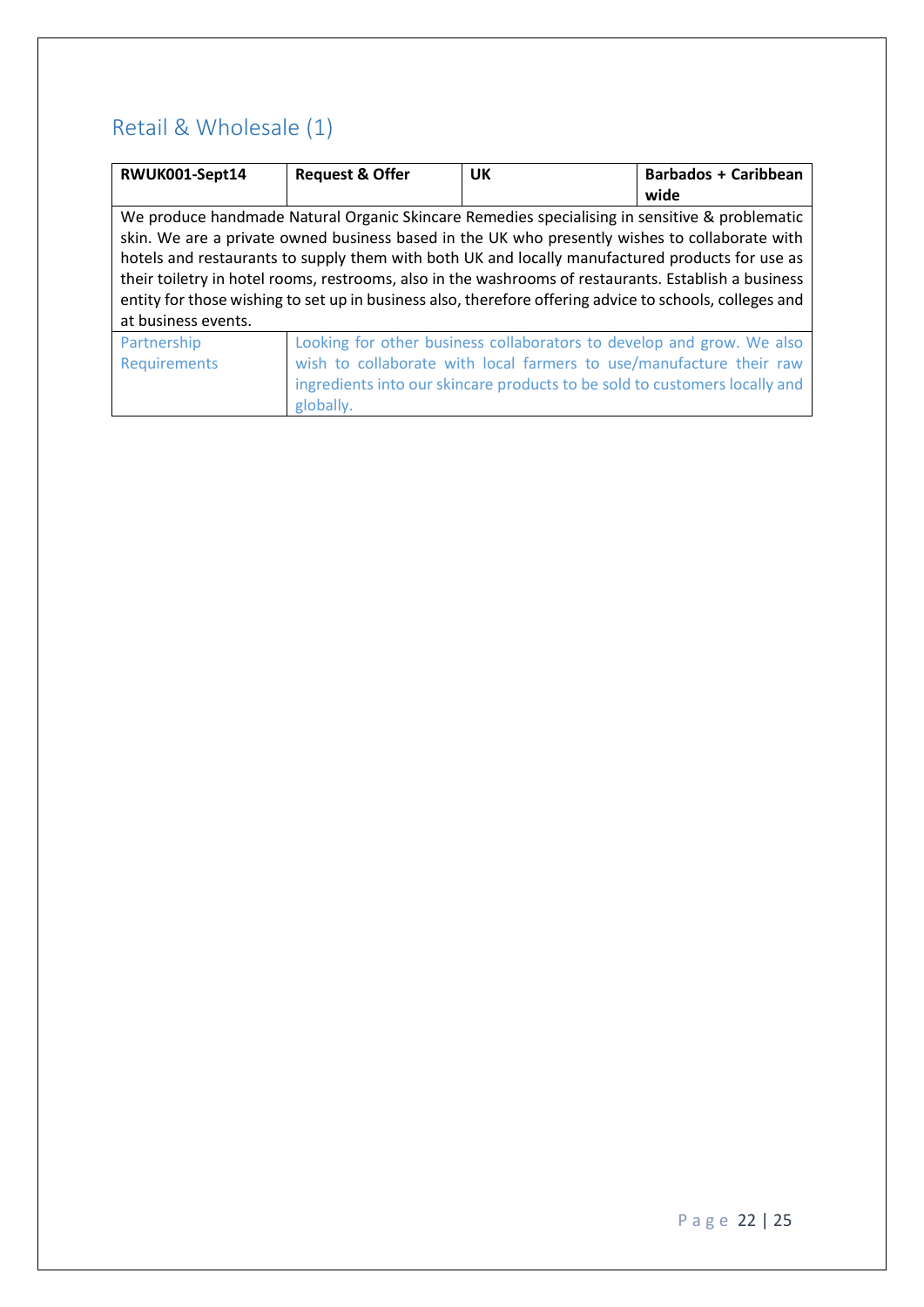#### <span id="page-22-0"></span>Social Care & Personal Services (1)

| SCPSEST001-Aug14                                                                                       | <b>Request &amp; Offer</b>                                                                             | Estonia                                                             | Caribbean wide |
|--------------------------------------------------------------------------------------------------------|--------------------------------------------------------------------------------------------------------|---------------------------------------------------------------------|----------------|
|                                                                                                        | An NGO that represents and assists the disabled community of the region. Since then on, all our        |                                                                     |                |
|                                                                                                        | activities have been focused on that. Our membership counts 700 disabled adults, including 56          |                                                                     |                |
|                                                                                                        | children. There are various disabilities represented in our group. We do a lot in the area of training |                                                                     |                |
| and education. In our work we put an accent upon cultural and sport life of the disabled. Our          |                                                                                                        |                                                                     |                |
| organization is active in various kinds of sports such as, swimming, wheel chair racing, arm wrestling |                                                                                                        |                                                                     |                |
| etc.                                                                                                   |                                                                                                        |                                                                     |                |
| Partnership                                                                                            |                                                                                                        | Joint collaboration with disability organisations in the Caribbean. |                |
| Requirements                                                                                           |                                                                                                        |                                                                     |                |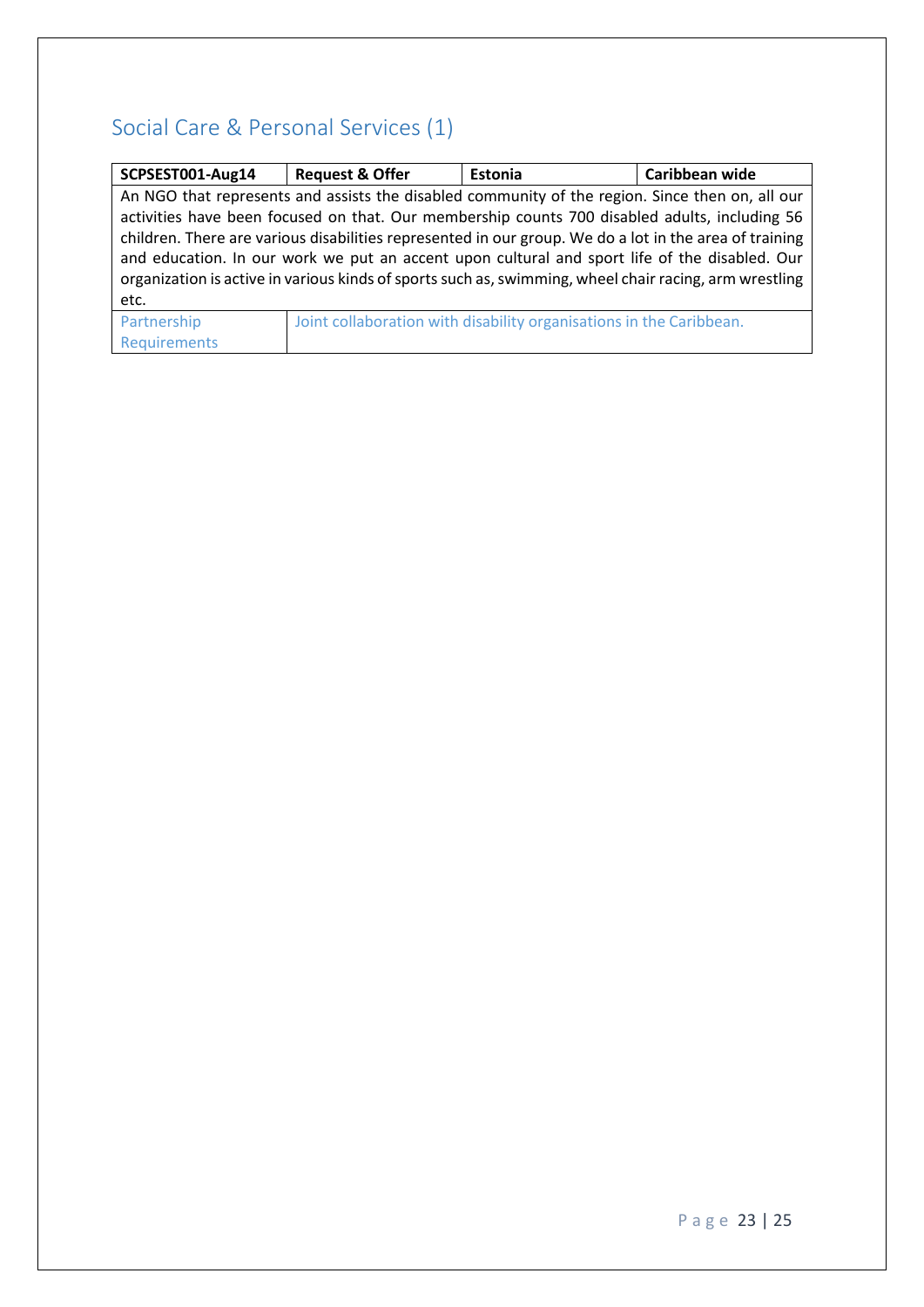<span id="page-23-0"></span>Tourism (including hotels)

P a g e 24 | 25